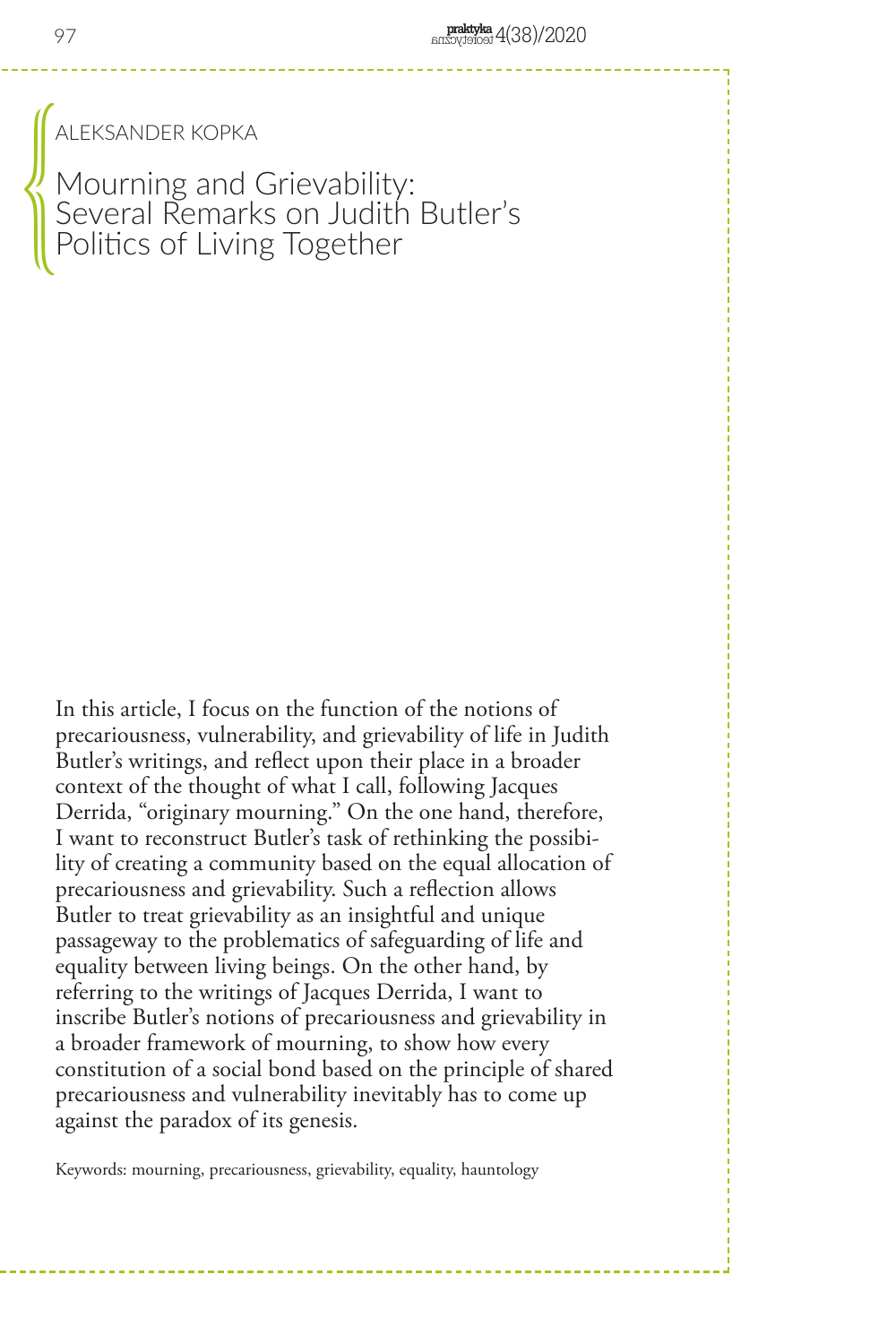But at what cost do I establish the familiar as the criterion by which a human life is grievable? (Butler 2004, 38)

## Introduction

Aleksander Kopka

When dealing with mourning, one inevitably faces at least a few insistent questions. First of all, what do we mourn? Do we mourn someone's life or death? And if we mourn life, what does this notion of life really stand for? Going further, in whose name does one mourn, one's own, or the dead's? And finally, what does it mean to mourn (this or that life) well?

To answer some of these questions provisionally, maybe even too hastily, perhaps in mourning we respond *before* and *to* some *who*, to some other who passes for life and who – regarded as a life that passes away, sometimes before our very own eyes – allows us to think of its precariousness. Thus, could thinking of life in terms of our mournful relation to it help us pave the way for the question of responsibility and politics, or for what every politics should essentially be, namely, a politics of responsibility?

The trajectories of these insistent questions meet each other in Judith Butler's texts on grievability and precariousness, in which she endeavors to rethink politics in the light of its relation to grief and mourning. As she states in her essay "Violence, Mourning, Politics," "I propose to consider a dimension of political life that has to do with our exposure to violence, and our complicity in it, with our vulnerability to loss and the task of mourning that follows, and with finding a basis for community in these conditions" (Butler 2004, 19).

The above-mentioned essay is a part of a larger collection of pieces written by Butler in response to what happened in the United States in the aftermath of "September 11" – an event that revealed the country's unseen, or even incomprehensible, vulnerability. But, as Butler argues, rather than to reshape its foreign policy in alliance with the global community and in an effort to prevent such acts of terror, the United States engaged in a nationalistic narrative, hardening the "get out of our way" policy, and allowing auto-aggressive activities such as mass surveillance, censorship, the suspension of civil rights and liberties, or the persecution of political dissent.

Furthermore, the disclosure of vulnerability and exposure to loss and grief have inevitably been translated into mechanisms and strategies of even fiercer violence against enemies, both real and imagined. In this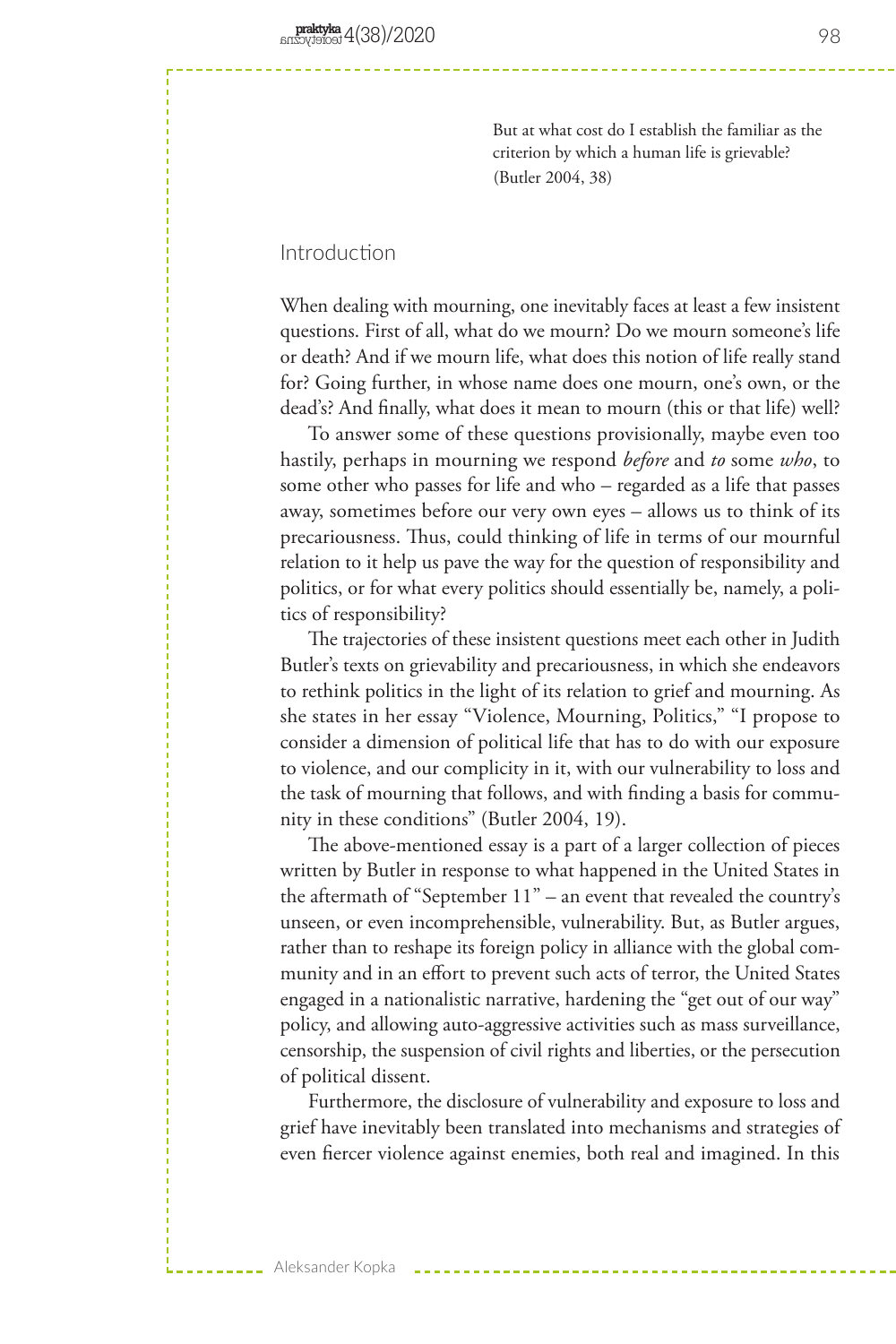context, Butler argues that the phenomenon and the domain of mourning and grievability have not been exempted from political influence. She does that by describing how politics, especially in the United States, has subjugated private and public mourning to its ends. Thus, for Butler, the fact "[t]he violence that [the United States] inflict on others is only – and always – selectively brought into public view" (Butler 2004, 39) is reflected in and strictly connected to mechanisms of state-regulated public mourning. Therefore, the latter must be "protracted and ritualized, stoking nationalist fervor, reiterating the conditions of loss and victimization that come to justify a more or less permanent war" (Butler 2004, xix). Thus, Butler starts from a critical approach to the phenomenon of mourning, treating it as a yet another domain of public life subjected to state manipulation and violence, by situating this critique in the context of the post-9/11 situation of the United States (cf. Butler 2016, 38) only to move later to the general question of grievability. For, according to Butler, the norms and framing of grievability imposed on people by the state apparatus with the compliant mass media aim, in general, to distinguish between lives that are worthy and unworthy of our grief, and therefore, worthy and unworthy of living since, as she argues, the derealization of loss leads inevitably to the dehumanization of potential victims.1 Already in *Antigone's Claim*, Butler had brought

1 The notion of grievability can be interpreted as an expansion of the distinction between worthy and unworthy victims of political violence. As Edward S. Herman and Noam Chomsky argue in *Manufacturing Consent*, "[a] propaganda system will consistently portray people abused in enemy states as *worthy* victims, whereas those treated with equal or greater severity by its own government or clients will be *unworthy*. The evidence of worth may be read from the extent and character of attention and indignation. [...] While this differential treatment occurs on a large scale, the media, intellectuals, and public are able to remain unconscious of the fact and maintain a high moral and self-righteous tone. This is evidence of an extremely effective propaganda system" (Herman, Chomsky 1994, 37, cf. Chomsky 2001, 10-11). However, Butler fails to indicate this quite obvious proximity of her diagnosis to Herman and Chomsky's work. Nevertheless, this proximity remains quite vivid, especially when it comes to the question of "framing" singular lives, groups, and populations by the state and mass media propaganda. As Butler asserts, "[t]he distinction between populations that are worth violently defending and those that are not implies that some lives are simply considered more valuable than others" (Butler 2020, 55). This remark is tied directly to the question of grievability: "forms of racism instituted and active at the level of perception tend to produce iconic versions of populations who are eminently grievable, and others whose loss is no loss, and who remain ungrievable. The differential distribution of grievability across populations has implications for why and when we feel politically consequential affective dispositions such as horror, guilt, righteous sadism, loss, and indifference" (Butler 2016, 24).

For, according to Butler, the norms and framing of grievability imposed on people by the state apparatus with the compliant mass media aim, in general, to distinguish between lives that are worthy and unworthy of our grief, and therefore, worthy and unworthy of living since, as she argues, the derealization of loss leads inevitably to the dehumanization of potential victims.

Mourning and Grievability...  $---$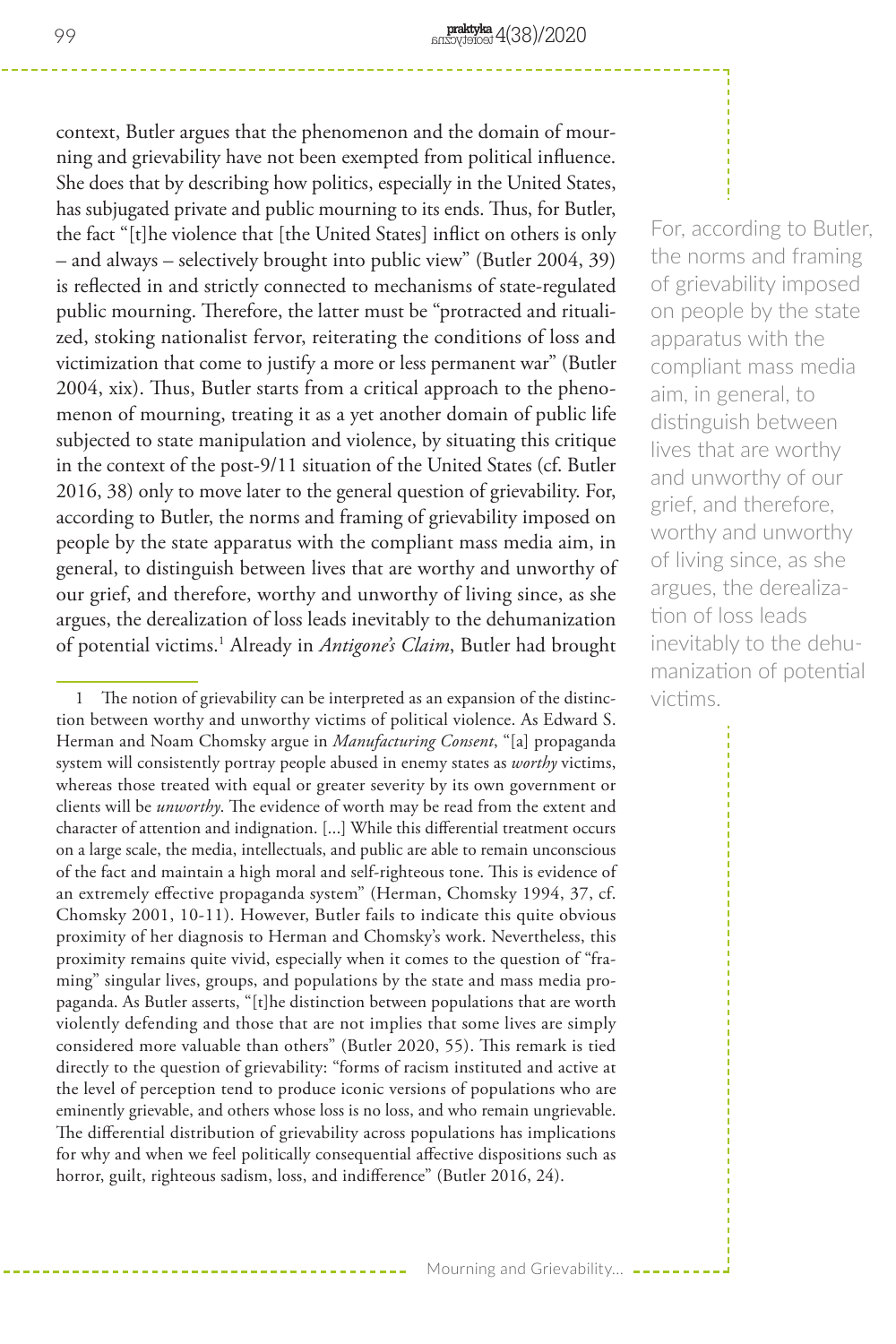to the fore those relations that are denied political legitimacy and as such are considered neither dead nor alive:

it is not simply that these are relations that cannot be honored, cannot be openly acknowledged, and cannot therefore be publicly grieved, but that these relations involve persons who are also restricted in the very act of grieving, who are denied the power to confer legitimacy on loss" (Butler 2000, 79).

Thus, how public mourning is produced and managed cannot be, in Butler's view, dissociated from the operations and mechanisms of derealization, namely, of not taking the suffering of the excluded others into account. Moreover, such a derealization achieved through prohibitions and exclusions imposed on public mourning is constitutive of the public sphere. "The public will be created on the condition that certain images do not appear in the media, certain names of the dead are not utterable, certain losses are not avowed as losses, and violence is derealized and diffused" (Butler 2004, 37-38).

Of course, for Butler, this is not a one-way street, and both grief and mourning also have the potential to challenge the order according to which some lives can be deemed unworthy or ungrievable (and their eradication can be justified). In fact, for Butler, mourning has a transformative potential – which she identifies with the "transformative effect of loss" (Butler 2004, 21)<sup>2</sup> – even at the level of international relations between nation states. If mourning becomes more hospitable, if it affirms those dead or alive who are denied legitimacy by political institutions or the public sphere, then demand for recognition and new forms of living together will follow. If the reactions and fantasies of narcissistic and nationalistic entitlement and vilification can be overcome in public mourning, then

[...] from the subsequent experience of loss and fragility [...] the possibility of making different kinds of ties emerges. Such mourning might (or could) effect a transformation in our sense of international ties that would crucially rearticulate the possibility of democratic political culture here and elsewhere. (Butler 2004, 40)

Butler uses this diagnosis as a point of departure to argue that the constitution of our communal or relational ties stems from our fundamental interdependency, which coincides intrinsically with our lives' preca-

Aleksander Kopka

<sup>2</sup> On the transformative potential of grief and mourning, see also bell hooks' *All About Love: New Visions*, pp. 200-201.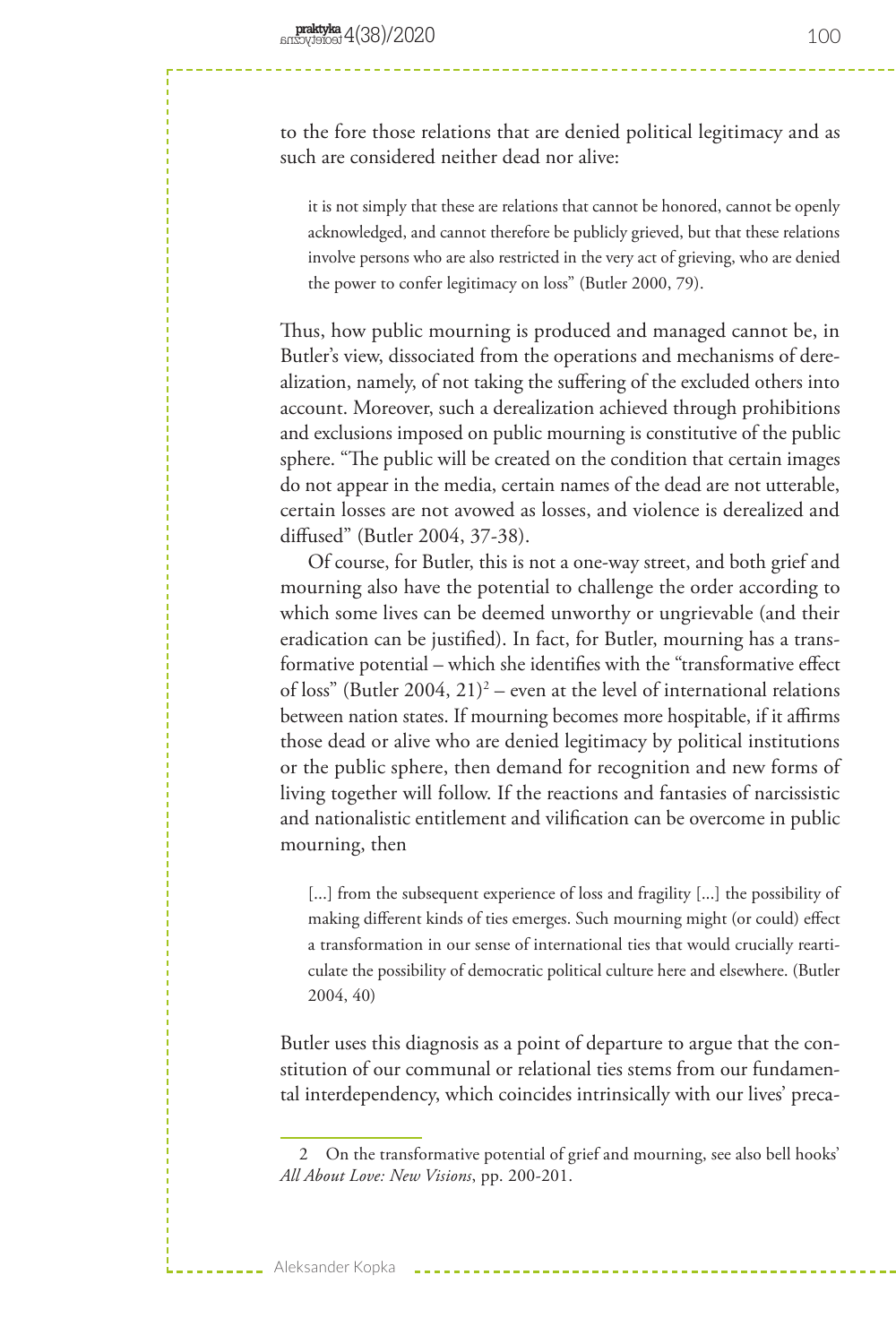riousness and vulnerability. For Butler, it is precisely grief (or grievability)3 that has the force to push us towards the realization of this fundamental social entanglement and communal interrelationship. The following passage not only expresses this intention but can also be regarded as a guiding thread for further reading of Butler's essays gathered in *Precarious Life*, *Frames of War*, or in recently published *The Force of Non-Violence*.

Many people think that grief is privatizing, that it returns us to a solitary situation and is, in that sense, depoliticizing. But I think it furnishes a sense of political community of a complex order, and it does this first of all by bringing to the fore the relational ties that have implications for theorizing fundamental dependency and ethical responsibility. If my fate is not originally or finally separable from yours, then the "we" is traversed by a relationality that we cannot easily argue against; or, rather, we can argue against it, but we would be denying something fundamental about the social conditions of our very formation. (Butler 2004, 22-23)

The main presuppositions behind Butler's argument are clear: the phantasm of rugged individualism and full autonomy of the subject anterior to any social bond is questioned at its core; the fundamental interdependency between human beings, along with its ethico-political injunction, is recognized and emphasized; the vulnerability and precariousness of lives are seen as the basis for this universal interdependency; and finally, grief provides an exceptional recognition and sense of this universal and essential condition of precariousness.

From Iterability to Ontology

What therefore is this ungrievable life? In various instances, Butler answers that the ungrievable life does not count as "real" (Butler 2004, 33), "living" (Butler 2020, 68), "a life" (Butler 2020, 68-69), a life that will not be mourned or safeguarded (Butler 2020, 108). It is considered

The vulnerability and precariousness of lives are seen as the basis for this universal interdependency; and finally, grief provides an exceptional recognition and sense of this universal and essential condition of precariousness.

<sup>3</sup> I will henceforth emphasize the difference between grievability and mourning. In doing so, I will use the notion of grievability as defined by Butler. Also, I will use the notion of mourning either in a narrow sense, that is, as a social, political or psychological response to someone's death, or in a wider sense – as *originary mourning*, namely, *the* condition *for* and *of* every response, referral, and consequently, every relation or bond between living (human and non-human) beings.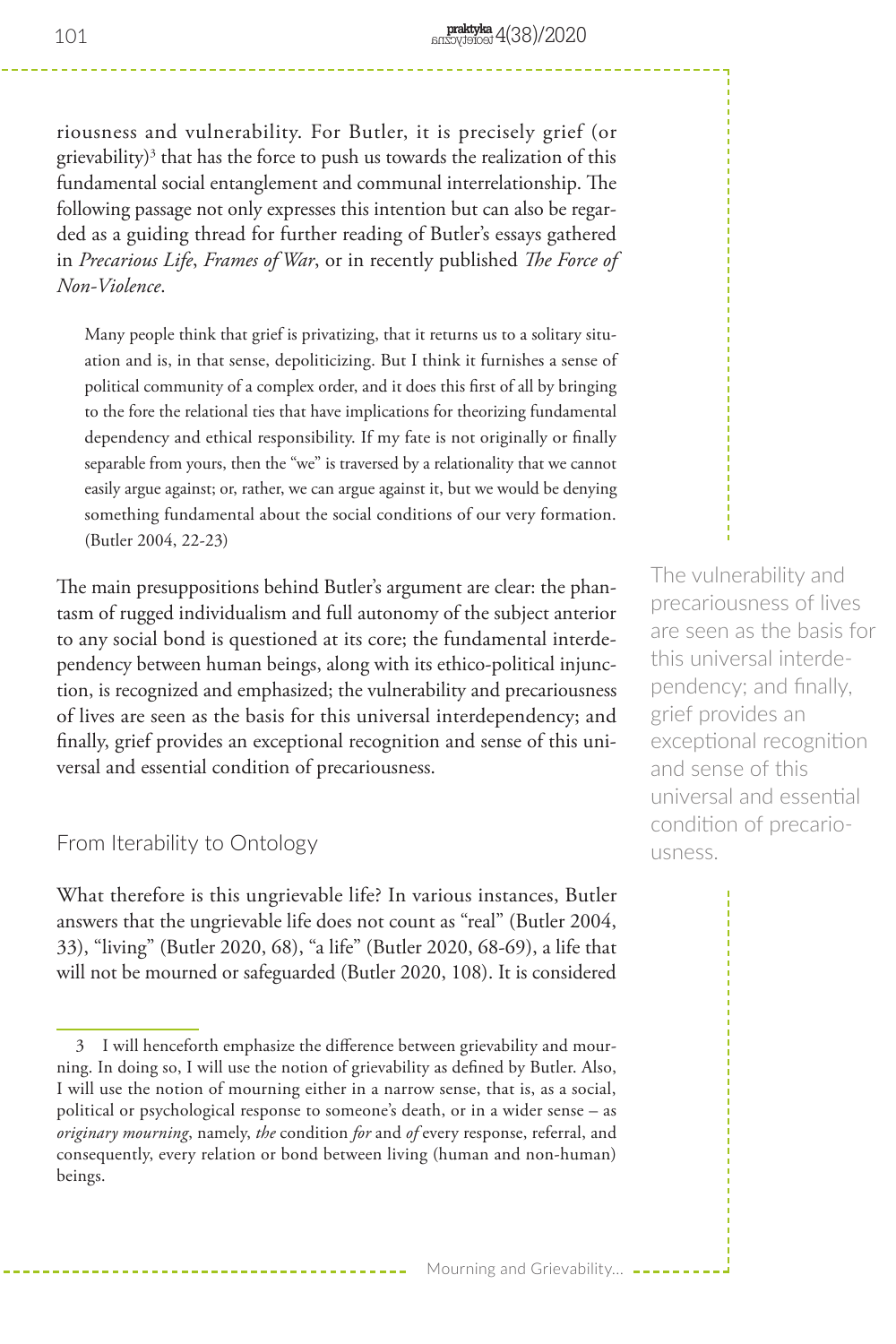not to be a life "in any full and meaningful sense" (Butler 2016, 43), but rather "already the unburied, if not the unburiable" (Butler 2004, 34). And finally, what seems, at least from a certain point of view,<sup>4</sup> inconsistent with the previous examples, it is a life subjected to calculation (Butler 2020, 107). Furthermore, in *Frames of War*, Butler makes a distinction between something *apprehended* as "living" and *recognized* as "a life," which is not only an epistemological but also an ontological distinction. In fact, when confronting Butler's argument, one inevitably gets the impression of unsolvable contamination of *both* the normative and the ontological order. Still, Butler argues that there is something about "living" that does not surrender itself to this ontological and normative production:

If a life is produced according to the norms by which life is recognized, this implies neither that everything about a life is produced according to such norms nor that we must reject the idea that there is a remainder of "life" – suspended and spectral – that limns and haunts every normative instance of life. Production is partial and is, indeed, perpetually haunted by its ontologically uncertain double. (Butler 2016, 7)

Political recognition is therefore ascribed to this normative production of the ontological status of "a life," as opposed to its spectral remainder of "life" or "living," which is not yet recognized as "a life." However, it is necessary to emphasize that we cannot prescribe a normative telos for this ontologico-political production, regardless of Butler's wish to establish a "utopic horizon within which theory and description must work" (Butler 2020, 106) as "an ideal of equal grievability" (Butler 2020, 107). At the same time, Butler states that our inability to finish such work successfully stems from the fact that its limit is "internal to normative construction itself, a function of its iterability and heterogeneity, without which it cannot exercise its crafting power, and which limits the finality of any of its effects" (Butler 2016, 7). Therefore, an ideal of equal grie-

Aleksander Kopka

<sup>4</sup> On the one hand, one could argue that in the process of the allocation of grievability, both grievable and ungrievable lives are subjected to political calculation. On the other, one could point out that even in the case of "incalculable value of a life," the passage through calculation is necessary. As Derrida points out in *Rogues*, "[c]alculable measure also gives access to the incalculable and the incommensurable, an access that remains itself necessarily undecided between the calculable and the incalculable – and that is the aporia of the political [...]" (Derrida 2005c, 52). A little bit later, he reaffirms that "[o]n both sides, then, whether it is a question of singularity or universality, and each time both at once, *both* calculation *and* the incalculable *are necessary*" (Derrida 2005c, 150).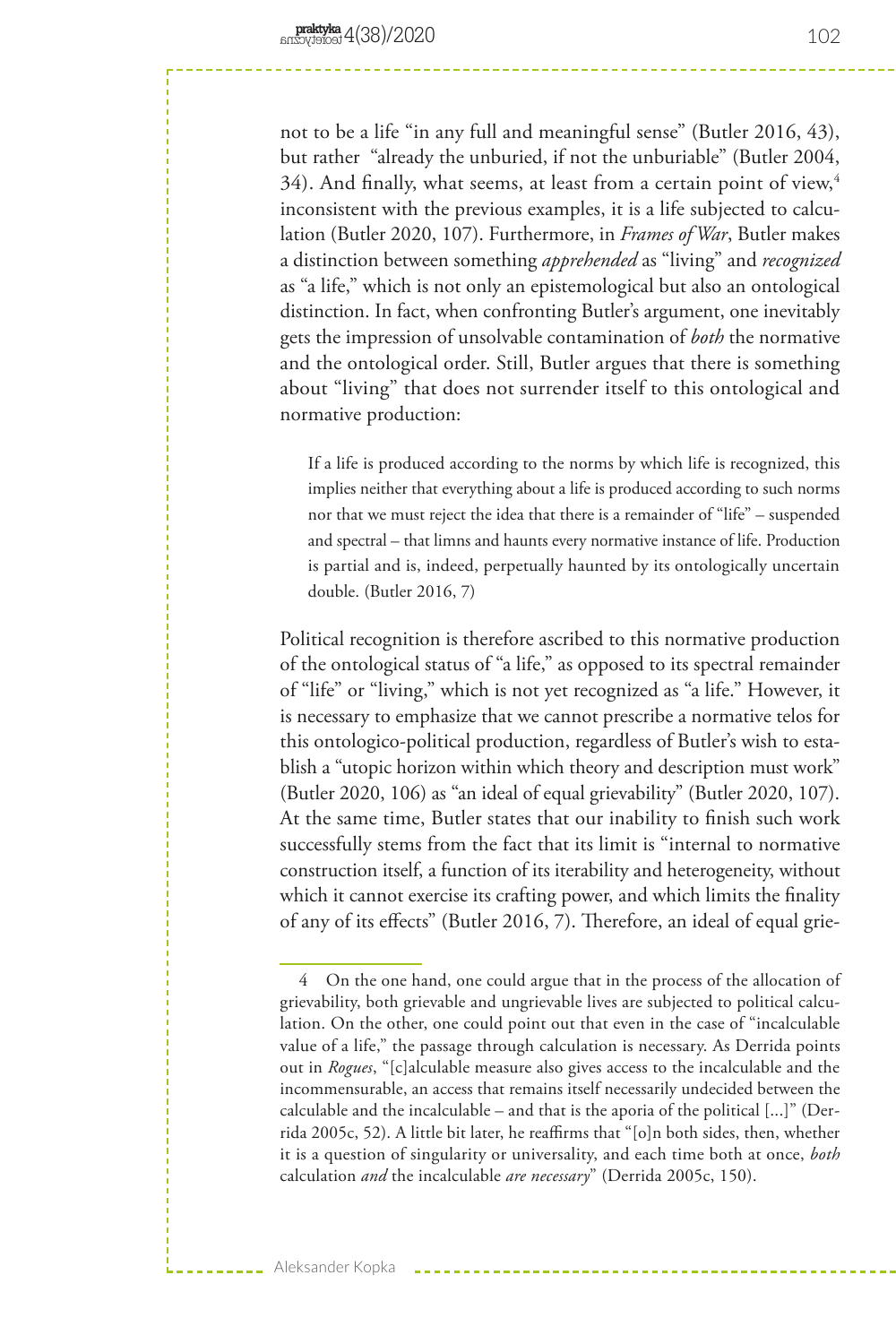vability would be unachievable not because of its infinite deferral, but rather due to the aporetic structure of iterability.

Jacques Derrida introduces the notion of iterability in his essay "Signature Event Context." Now, iterability, in the broadest sense, is a structural possibility of repetition through alteration. Thereby, that the mark, as a unit of iterability, can only be repeated in the movement of its own erasure. It may also retain its signifying function in the absence of its referent or signified. Moreover, the possibility of the disappearance of the referent or the signified is necessarily implied in iterability, which makes the mark a grapheme, to wit, "the nonpresent remaining of a differential mark cut off from its alleged 'production' or origin" (Derrida 1984, 318). Consequently, there can be no fixed meaning attached to and salvaged by the mark.

While iterability consists in an ever-changing address to a nonpresent other, Derrida emphasizes that "[...] this absence is not a continuous modification of presence; it is a break in presence, 'death,' or the possibility of the 'death' of the addressee, inscribed in the structure of the mark..." (Derrida 1984, 315). From the political point of view, iterability, as the general structure of experience, would be the structural condition of simultaneously producing and undoing any social bond. Furthermore, the question of mortality would be inherent to the production of a social bond. Thus, rather than treat social bonds as essentially given, iterability requires us to promise and depend on an act of faith to maintain them. As Butler points out in her text on Derrida:

The promise must repeat, even mechanically, in order to hold firm as a bond of any kind. [...] The bond must be temporally renewable to qualify as a bond at all. [...] For Derrida, the promise, when given, becomes part of the structure of a covenant, and this social bond has no structural or necessary existence outside the memory that is reinvoked and the future that is opened up through its iteration. (Butler 2009, 302-303)

Now, since for Butler the notion of iterability is crucial for explaining the normative production of ontology (Butler 2016, 168), which, as an effect of iterability, cannot exhaust or fully explain what "living" *could be* about, then she cannot ascribe to such an ontology a fundamental character. And because in Butler's argument the ultimate point of reference is the body, then iterability must condition the recognizability of the latter's "life" or "being." But, in trying to avoid the metaphysical entrapment of thinking about the experience of life in terms of what Derrida calls "the experience of Being: so-called presence" (Derrida

From the political point of view, iterability, as the general structure of experience, would be the structural condition of simultaneously producing and undoing any social bond. Furthermore, the question of mortality would be inherent to the production of a social bond. Thus, rather than treat social bonds as essentially given, iterability requires us to promise and depend on an act of faith to maintain them.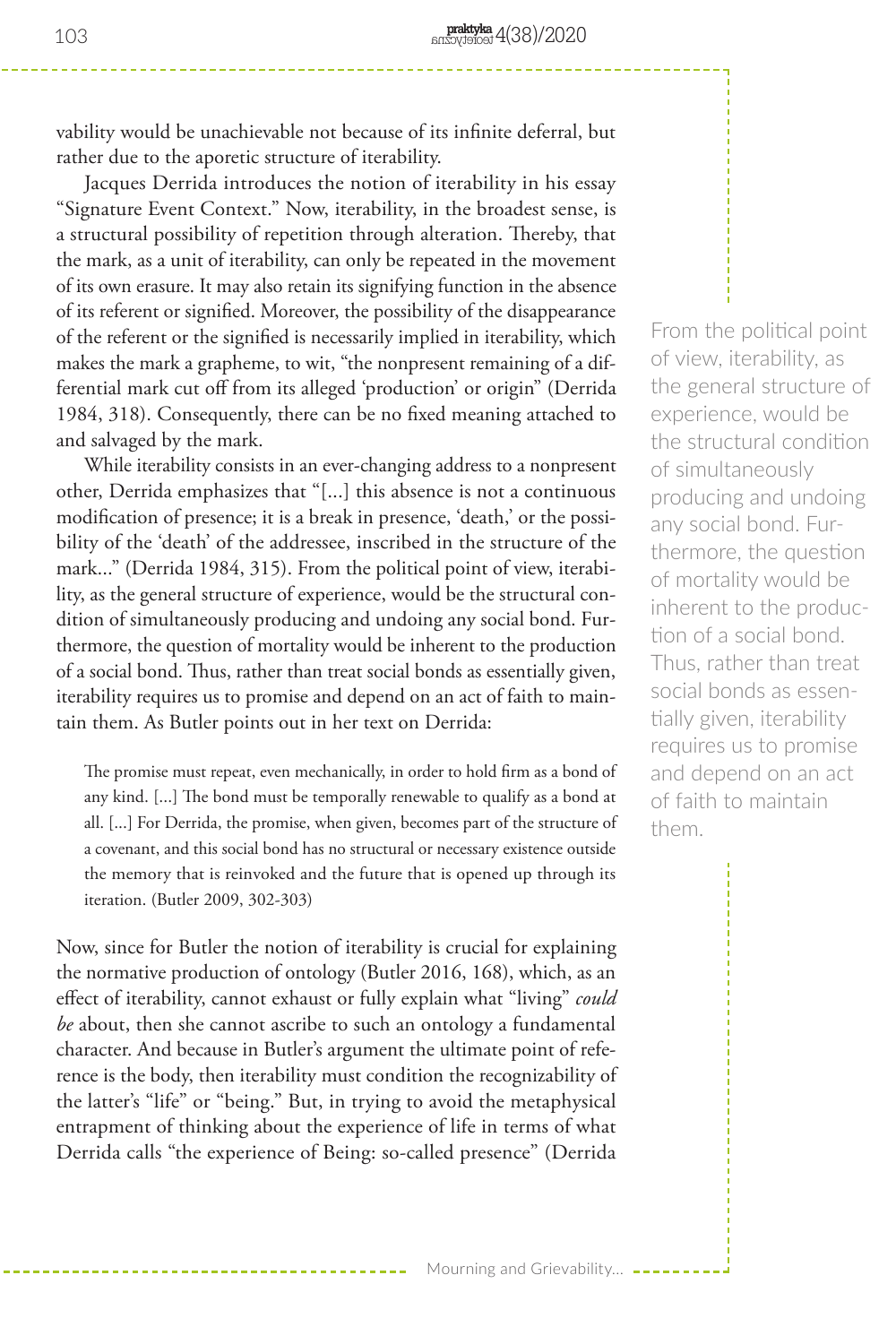2005a, 317), Butler takes some necessary precautions by pointing out that the "being" of the body is always already inscribed – and can only be encountered – within political contexts which, according to the logic of iterability, means: "without any center of absolute anchoring" (Derrida 1984, 320). Therefore, as already exposed to forces of appropriation, interpretation, and framing, the body becomes, from the outset, a subject matter for social – but not fundamental – ontology.

The "being" of the body to which this ontology refers is one that is always given over to others, to norms, to social and political organizations that have developed historically in order to maximize precariousness for some and minimize precariousness for others. It is not possible first to define the ontology of the body and then to refer to the social significations the body assumes. (Butler 2016, 2-3)

Normative production, therefore, faces an insoluble problem with ontologically elusive "living." Before any recognition can be made, we respond to living, which "falls outside the frame furnished by the norm, but only as a relentless double whose ontology cannot be secured, but whose living status is open to apprehension" (Butler 2016, 8). Thus, living exceeds the ontological frame through which we try to capture and explain it. The fact that something breaks outside of the frame, that the frame is never able to contain this living, disturbs our understanding of the world. Moreover, this problem is reproduced through the process of iterability, which, in turn, allows Butler to reject the structuralist concept of form and "to affirm something about the continuing life of poststructuralism, a preoccupation with notions such as *living on, carrying on, carrying over, continuing*, that form the temporal tasks of the body" (Butler 2016, 169). However, we have to be very careful how we interpret this "continuation" because what guarantees the sense of temporal continuity is precisely the form, which itself is subjected to the work of iterability. Consequently, the body as an iterable mark cannot be understood in terms of temporal continuity (as previously stated by Derrida, the possibility of the mark implies the rupture of presence, and therefore, the interruption of temporal continuity). Living on, surviving, carrying on after someone's death – all this involves a structural break with the dominant role of presence.

Otherwise, Butler would have to introduce a general form of temporality (like the phenomenological form of the living present) under the aegis of which one could synthesize and reassemble the bodily marks. She would therefore resort to fundamental ontology. In order to avoid

Aleksander Kopka

Thus, living exceeds the ontological frame through which we try to capture and explain it. The fact that something breaks outside of the frame, that the frame is never able to contain this living, disturbs our understanding of the world.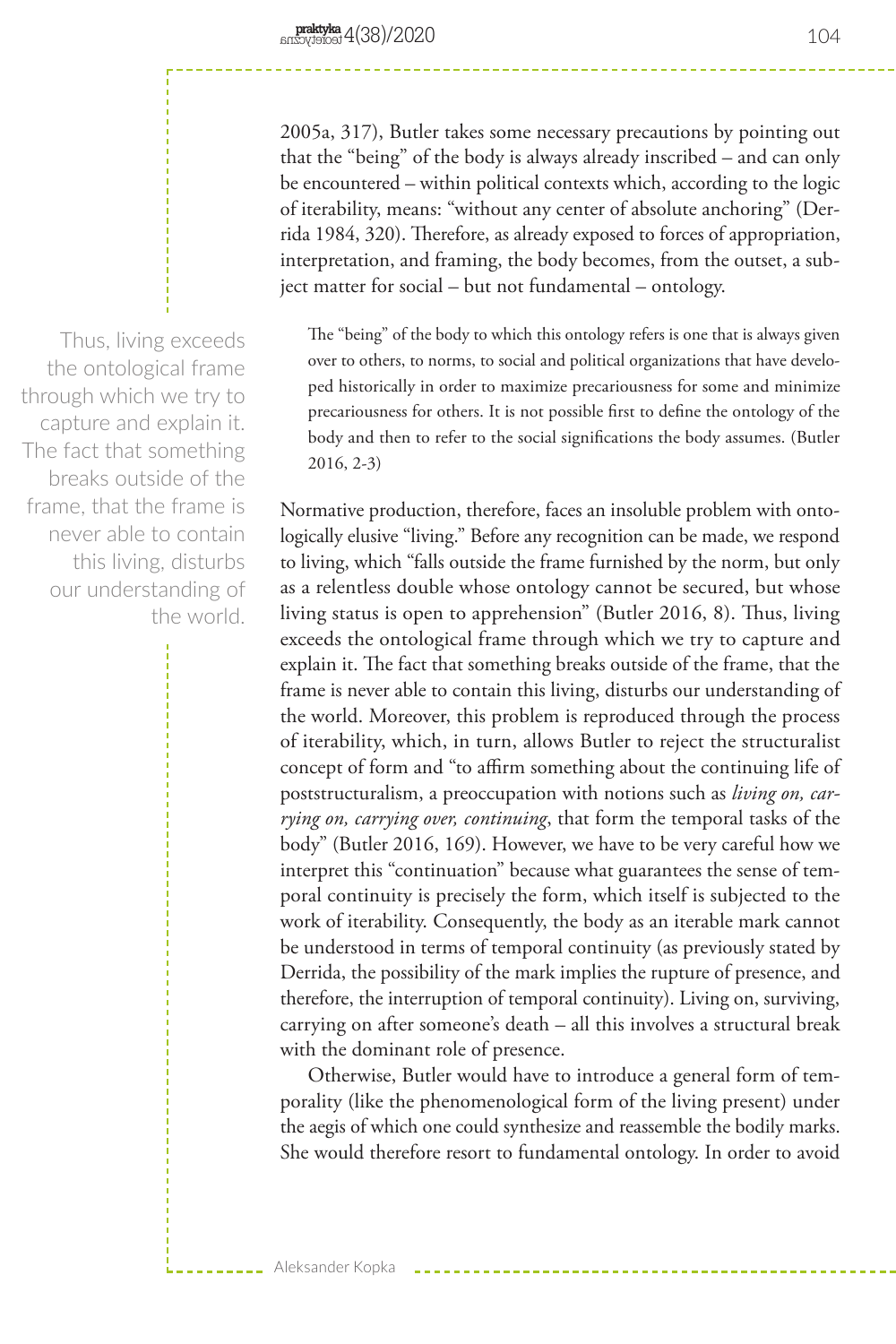this ontological absorption, we ought to think of the mark (used here synonymously with the "trace") in terms of *différance* as an originary movement of deferring and differing, the spatialization of time, finally, as "the relation to an impossible presence, as expenditure without reserve, as the irreparable loss of presence" (Derrida 1984, 19). *Différance* therefore

[...] maintains our relationship with that which we necessarily misconstrue, and which exceeds the alternative of presence and absence. A certain alterity [...] is definitively exempt from every process of presentation by means of which we would call upon it to show itself in person. (Derrida 1984, 20)

Consequently, for the bodily mark to exceed any, even the most fundamental, form, it has to be conceived as the dis-appearing trace:

The trace (of that) which can never be presented, the trace which itself can never be presented: that is, appear and manifest itself, as such, in its phenomenon. [...] Always differing and deferring, the trace is never as it is in the presentation of itself. It erases itself in presenting itself, muffles itself in resonating, [...] (Derrida 1984, 23)

Since the structure or movement of the mark (i.e., the trace), as pointed out before, necessarily coincides with the possibility of the death of the addressee (here, following Butler's vocabulary, I am addressing the other as formally undetermined, as far as their resistance to ontological production goes, "life" or "living"), then our response or our experience regarding this addressee is already entangled in mourning. Now, what that means is that death does not happen to us by accident, but rather has its crucial stake in the production of the mark: without the possibility of disappearance of the addressee, and therefore, of surviving the addressee by the mark, the latter would not be able to function within the movement of iterability, and therefore, it would lose its signifying ability. Thereby, the surviving of the instant, the possibility of being repeated, has to attest to mortality (cf. Derrida 2005a, 158). As Michael Naas explains:

In the beginning, then, there is mourning – an originary mourning or melancholy that is not nostalgia for some lost presence but an affirmation that the testamentary trace and a mourning for the other is the unchanging form of our lives. [...] More originary than death or being-towards-death, mourning for the other, or at least the structural possibility of such mourning, begins not at death but already at the beginning of life, already with the first trace. (Naas 2015, 117)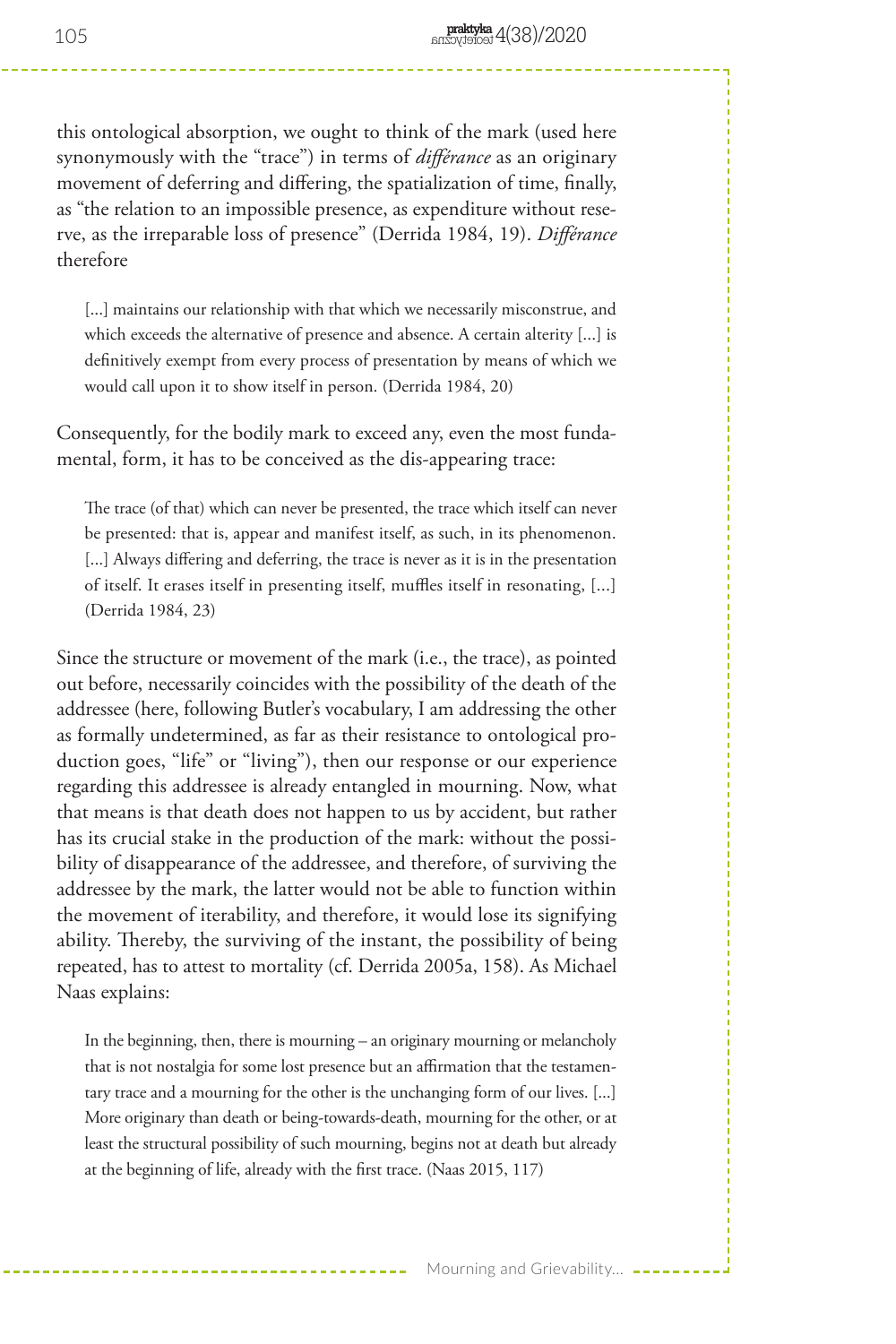# From Mourning to Grievability

Thus, by connecting the question of mourning to the notions of iterability and the mark, on which Butler grounds her idea of social ontology and interconnection between precarious lives, I do not want to consider mourning as a mere characteristic attributed to life. Rather, I argue that life has to be thought in terms of *originary mourning*, which as the very condition of life's emergence extends its scope to every living (on).<sup>5</sup>

Similarly, Butler argues that her notion of grievability is a universal condition and can be applied not only to those who are dead but to every living being or every single body, as the "body implies mortality" (Butler 2004, 26). Thereby, grievability relies primarily on the inevitability of death: "[a] life has value in relation to mortality" (Butler 2020, 75). Consequently, she ties the notion of grievability to the validation of life and an injunction for equality between living beings. As such, "grievability is a presupposition for the life that matters" (Butler 2016, 14):

[...] grievability is already operative in life, and that it is a characteristic attributed to living creatures, marking their value within a differential scheme of values and bearing directly on the question of whether or not they are treated equally and in a just way. To be grievable is to be interpellated in such a way that you know your life matters; that the loss of your life would matter; that your body is treated as one that should be able to live and thrive, whose precarity should be minimized, for which provisions for flourishing should be available. (Butler 2020, 59)

For Butler, therefore, life acquires its value on the condition that it is worthy of being grieved. However, we are left here with certain ambiguity about the precedence of grievability over the ontological production of a life. Is grievability (or its opposite) attributed to an already ontologically determined life? And thereby, does it require at least some ontological founding or recognition? Is grievability a ontological condition, or is the question of grievability determined only at the level of

<sup>5</sup> Butler's mention of living on could be treated as a reference to Derrida's notion of "living on" as synonymous with surviving. In *The Politics of Friendship*, Derrida states: "Surviving – that is the other name of a mourning whose possibility is never to be awaited. For one does not survive without mourning" (Derrida 2005b, 13). Living as living on is therefore *originarily structured* by the necessity that someone has to die first, and someone else will have to continue to live: living on is living through death and after death insofar as one does not live on post mortem. It is living in the mode of mourning.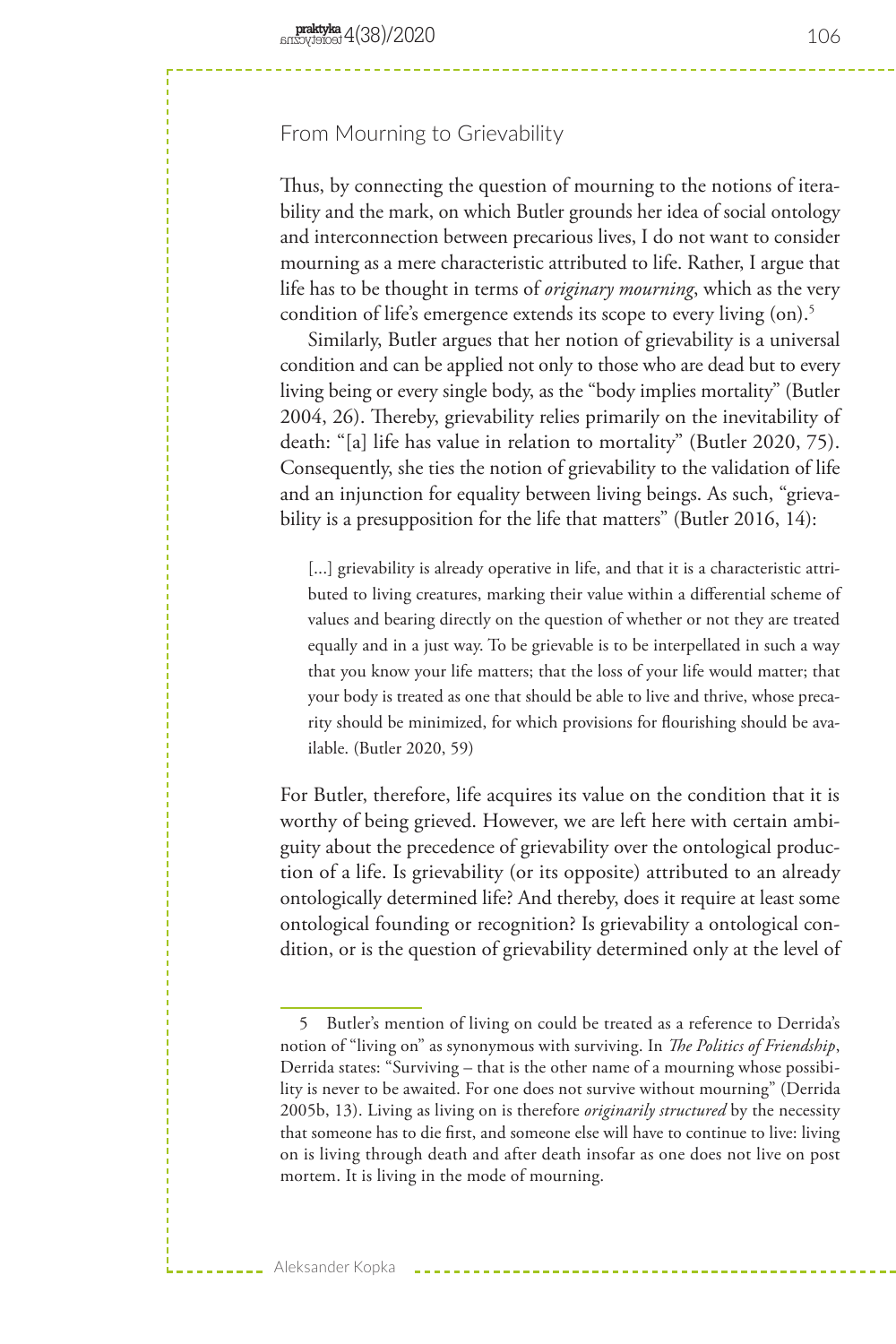political (or biopolitical) decision-making? Perhaps, by introducing the notion of grievability, Butler wants to offer an alternative to a normative recognition of life based on radical exclusion as a result of which those "dying from a lack of recognition," those whose ontological status is suspended constitute "the 'shadowy realm,' which haunts the public sphere, which is precluded from the public institution of the human" (Butler 2000, 81). However, while Butler explicitly affirms that "grievability is a condition of a life's emergence and sustenance" and that "[w]ithout grievability, there is no life, or, rather, there is something *living*  $[my \text{ emphasis} - A.K.]$  that is other than life," on the very same page she states that "[g]rievability precedes and makes possible the apprehension of the living being as *living* [my emphasis – A.K.], exposed to non-life from the start" (Butler 2016, 15). Such inconsistencies make it more difficult to capture what grievability really means and when or where it begins, especially given that what can be apprehended as living is not necessarily recognized as a life (Butler 2016, 8).

Nevertheless, assuming its broadest meaning according to which grievability conditions apprehension of something as living (while apprehension "can imply marking, registering, acknowledging, without full cognition" [Butler 2016, 5], it is nevertheless "facilitated" by norms of recognition), one could still enquire as to where it begins and where it ends. It seems that this question is thoroughly political and strictly connected to the authority of the sovereign (i.e., the decision-maker). As Butler explains, "grievability is a characteristic attributed to a group of people [...] by some group or community, or within the terms of a discourse, or within the terms of a policy or institution" (Butler 2020, 105). It begins therefore neither with a referral to someone or something, nor with an assumption of their mortality, but rather with attributing a value to their loss, to wit, with authorization of the loss: "people can be grieved or bear the attribute of grievability only to the extent that loss can be acknowledged" (Butler 2020, 105). As such, "grievability governs the way in which living creatures are managed, and it proves to be an integral dimension of biopolitics and of ways of thinking about equality among the living" (Butler 2020, 56). Therefore, I argue that grievability, as a political perspective and a decision of the sovereign, could only emerge from a more originary field of mourning, which is already set in motion with the referral.

*First of all*, as I have already mentioned, every referral, every address to the other (whether we are speaking about "a life" or "something living that is other than life"), since it is structured by the trace, is already ancillary to the "logic" of mourning. Mourning begins not with appre-

Every referral, every address to the other (whether we are speaking about "a life" or "something living that is other than life"), since it is structured by the trace, is already ancillary to the "logic" of mourning. Mourning begins not with apprehension, decision,

or even a question about grievability but with the trace.

Mourning and Grievability... ---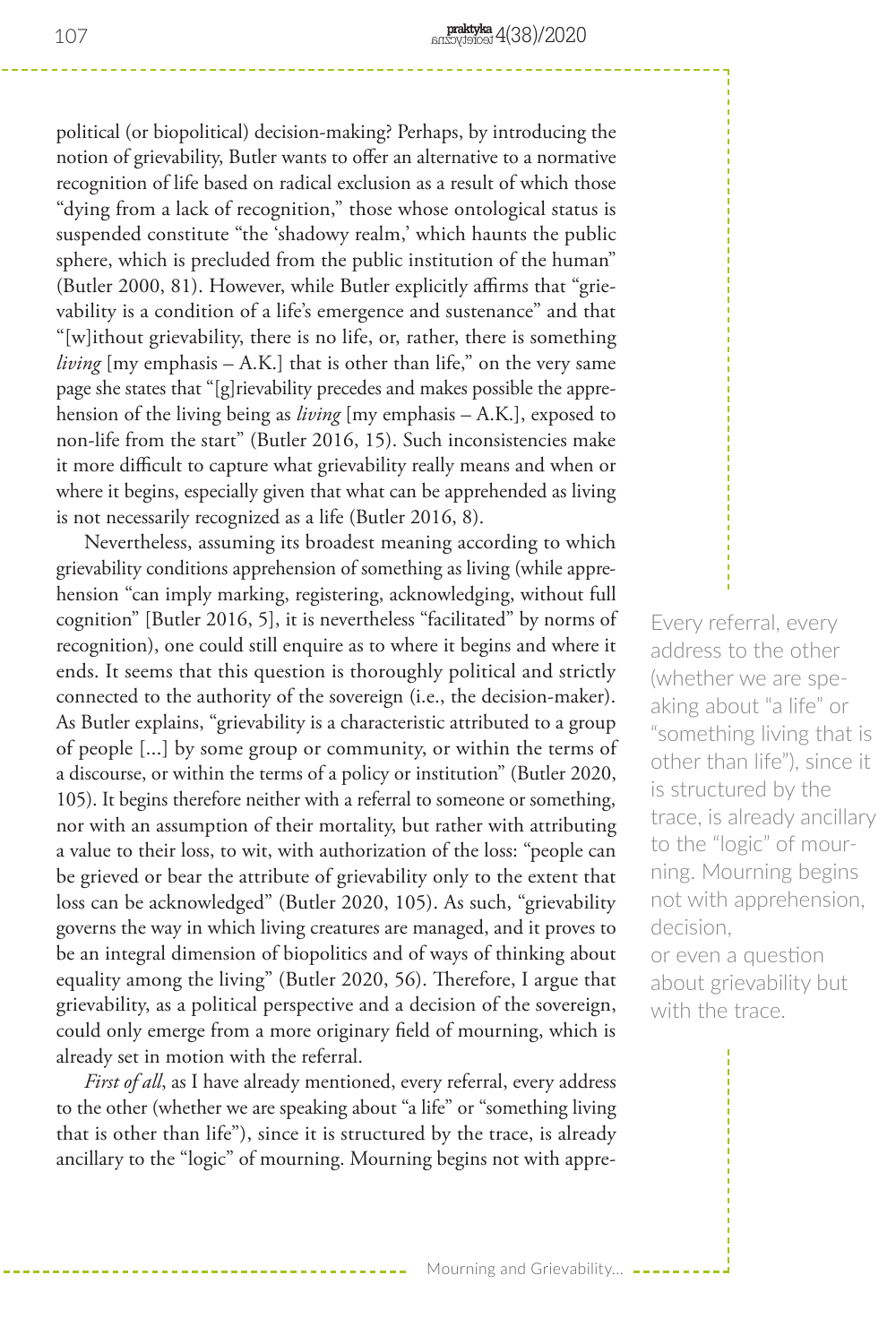hension, decision, or even a question about grievability but with the trace. Thus, it begins before any question about grievability can even be posed. Consequently, every "yes" that we express with regard to any form of living is already a response *of mourning* and *in mourning*.

[The "yes" of responsibility] echoes, always, like the response to a spectral injunction: the order comes down from a place that can be identified neither as a *living present* nor as the pure and simple *absence of someone dead*.

This amounts to saying that the responsibility for this response has already quit the terrain of *philosophy as ontology*, or of ontology as a discourse about the effectivity of a *present-being (on)* [...] (Derrida 2008, 213-214)

*Furthermore*, originary mourning installs an irreducible aporia within our "epistemological capacity to apprehend life" (Butler 2016, 3), and ultimately, it keeps grievability failing: in a certain sense, every form of living, contingent upon the originary mourning, poses an unbearable challenge to anyone who tries to apprehend something or someone as grievable. That is also why one can object to the threat of mourning and protest in the words of Derrida reading Jean-François Lyotard: "there shall be no mourning."

Over me, the phrase says, or at least the phrasing of the phrase says, you will not go into mourning. You will especially not organize mourning, and even less what is called the work of mourning. And of course the "no mourning," left to itself, can mean the perpetual impossibility of mourning, an inconsolability or irreparability that no work of mourning shall ever come to mend.

But the "no mourning" can also, by the same token, oppose testimony, attestation, protestation, or contestation, to the very idea of a testament, to the hypothesis of a mourning that always has, unfortunately, as we know, a negative side, at once laborious, guilt ridden and narcissistic, reactive and turned toward melancholy, if not envy. And when it borders on celebration, or *wake*, one risks the worst. (Derrida 2001b, 221)

*Finally*, I believe that grievability still occurs at the level of the subject's authority (or what Levinas would call the imperialism of the same). It would mean that since grievability relies on the subject's perception of other forms of living (even if it leads to the realization of certain kinship or bonding), it has to presuppose some kind of violence toward those others. As Levinas notices, "[i]f one could possess, grasp, and know the other, it would not be other. Possessing, knowing, and grasping are

Aleksander Kopka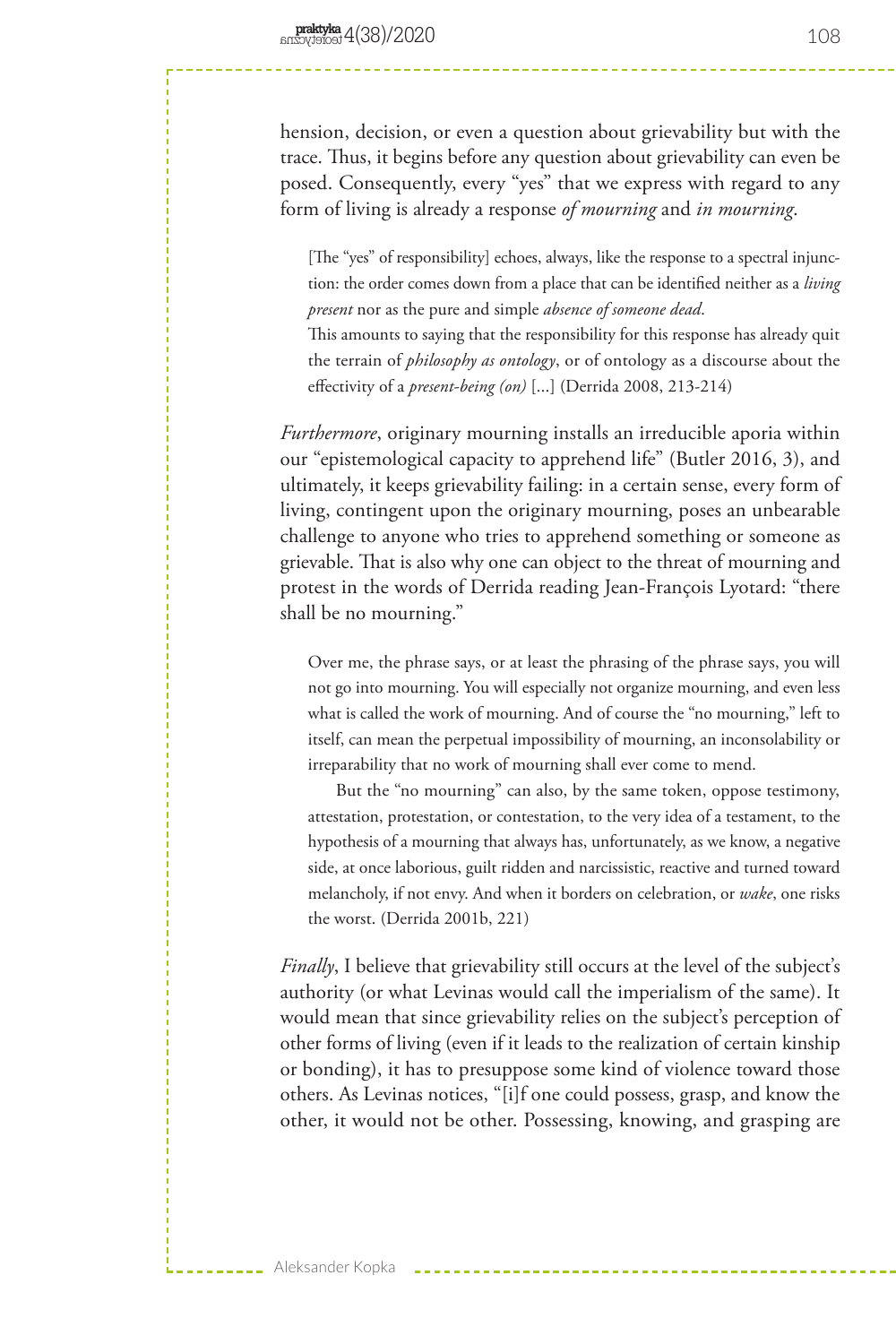synonyms of power" (Levinas 1987, 90).<sup>6</sup> Since grievability relies essentially on the power of the sovereign to approach other living beings and the hegemony in attributing a value to them, then it has to involve this imperialistic violence.

In any case, violence seems irreducible, at least according to Derrida, for whom the only possible way to engage oneself with the other is through the iterable movement of the trace (which, in the context of the opposition between speech and writing, structures arche-writing).

To think the unique *within* the system, to inscribe it there, such is the gesture of the arche-writing: arche-violence, loss of the proper, of absolute proximity, of self-presence, in truth the loss of what has never taken place, of a self-presence which has never been given but only dreamed of and always already split, repeated, incapable of appearing to itself except in its own disappearance. (Derrida 2016, 121)

Let us parse this sentence out while keeping the question of originary mourning and grievability in mind. The inscription of the other within the structure/movement of iterability is necessary to establish any kind of relationship with the other. This, of course, just like any effort of appropriation, apprehension, or recognition of the other, must involve violence. Moreover, the structure of trace (implied in arche-writing) has to, as I showed before, assume at least the possibility of the other's and my own disappearance (which would be "the loss of what has never taken place"), and by the same token, it embodies the originarity of mourning after the loss of what (or who) has never taken place within this imperial scope. Concurrently, since the condition of the trace's appearance is its disappearance, it has to signal a certain renunciation

<sup>6</sup> Derrida refers to the same passage from *Time and the Other* in his essay "Violence and Metaphysics." He describes there the violence and dominance which unavoidably coincides with bringing the alterity of the other to the light of phenomenology and ontology: "The ancient clandestine friendship between light and power, the ancient complicity between theoretical objectivity and technico-political possession" (Derrida 2009, 113). In the following passage from *Totality and Infinity*, Levinas develops his description of the other who "is other with an alterity that is not formal, is not the simple reverse of identity, and is not formed out of resistance to the same, but is prior to every initiative, to all imperialism of the same. It is other with an alterity constitutive of the very content of the other. Other with an alterity that does not limit the same, for in limiting the same the other would not be rigorously other: *by virtue of the common frontier the other, within the system, would yet be the same* [my emphasis – A.K.]" (Levinas 1979, 38-39).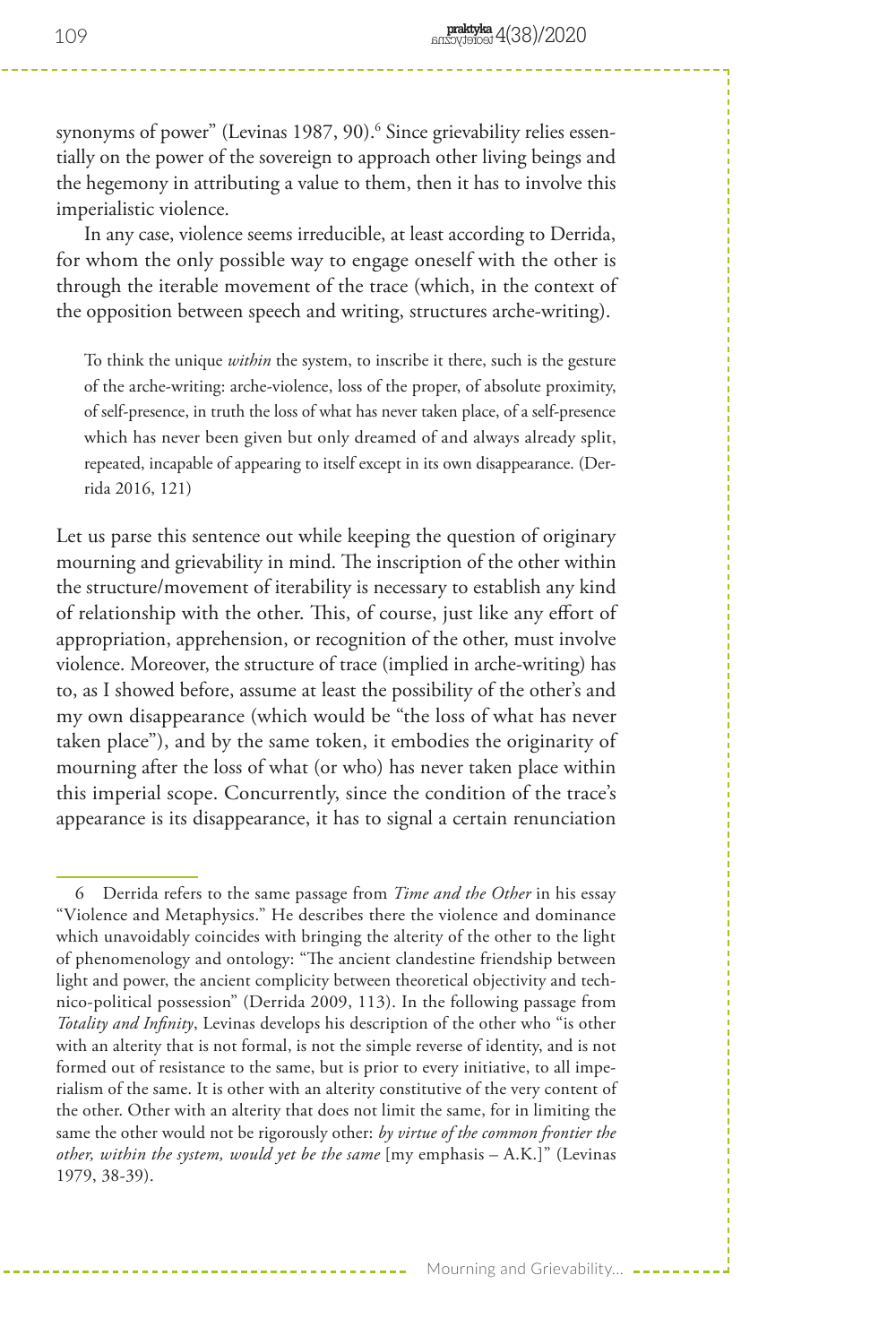of power or mastery. As Derrida points out in his eulogy for Louis Martin, "[d]eath, or rather mourning, the mourning of the absolute of force: that is the name, or one of the names, of this affect that unites force to the without-force [...]" (Derrida 2001a, 147). To approach the other in a responsible manner should then perhaps lead to the affirmation of weakness, which "implies a certain disarming quality in one's relation to the other" (Derrida, Ferrari 2001, 63). It means perhaps that in mourning one would have to surrender their ambition to master the other, and therefore, one would have to disturb the absolute power by means of which a universal understanding and a law of equal grievability could be established and enacted. Consequently, it would mean that the injunction of equal grievability would lead to the following paradox or a *double bind*: on the one hand, it would aim at weakening of the power of the sovereign over the decision as to which lives are grievable and which are ungrievable, but on the other, it would have to rely on some sort of sovereign power to establish and protect the universal law of equal grievability.

# From Grievability to Equality

Aleksander Kopka

Now, every effort to establish the essence of life or bond between living beings must succumb to this inevitable logic of "the trace" and originary mourning, which, in turn, would mean that its validity is relative and its emergence outside of the structure of iterability is merely a metaphysical illusion. Butler's view expressed in *Dispossession: The Performative in the Political* seems to fit this framework. As she points out, "understanding something about the conditions of achieving singularity within a given field of intelligibility [...] is the question of the normative preconditions for achieving grievability. We are perhaps back to the conundrum of structure and instance" (Butler, Athanasiou 2013, 134).

This conundrum boils down to the aporia of inscribing absolute singularity into the regime of possibility, and it conforms to the "law" of spectral contamination expressed in the above passage from *Of Grammatology*, where the possible is given a chance but only at the price of giving up on its alleged purity. This aporia "installs the haunting" (Derrida 1993: 20) within the ontological precisely by what the latter's unfolding tries to leave behind. Moreover, hauntology would harbor within itself any ontology, eschatology, teleology, or archeology as provisional places or effects (Derrida 2011, 10). The haunting would give voice to what ontology leaves outside its brackets, forcing the latter to reformu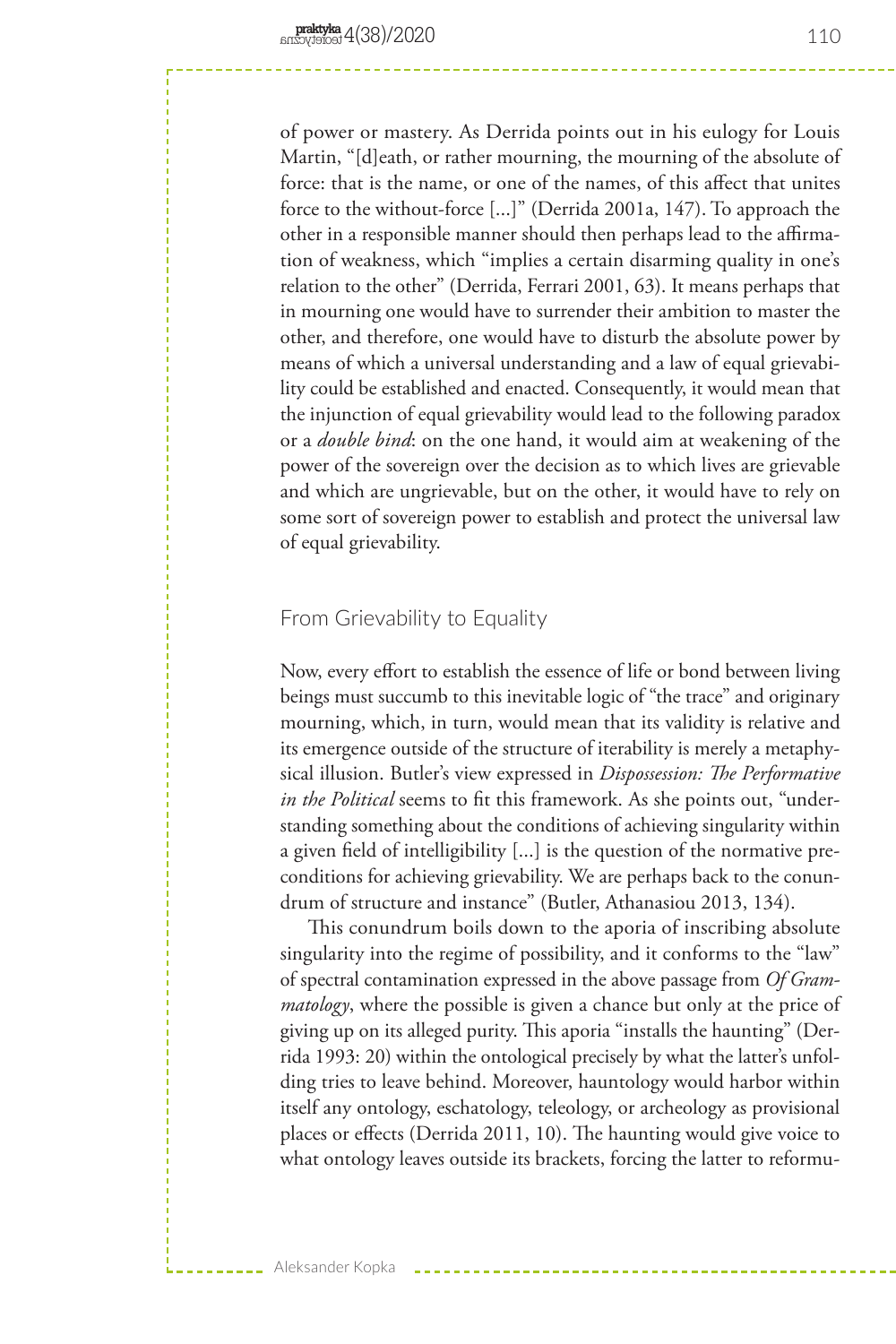late its approach *ad infinitum*. This would mean that politics should not only be aware of haunting but affirm it. In fact, without hauntology, there would be no reason for politics whatsoever, as Ernesto Laclau rightly notices: "[w]ithout the constitutive dislocation that inhabits all hauntology – and that ontology tries to conceal – there would be no politics, just a programed, predetermined reduction of the other to the same" (Laclau 2007, 67). The political injunction would therefore urge us to take specters into account and not to exorcise them. It would thus send us into

[...] the instability of an anxiety belonging to any possibilization. This would submit to being haunted by the specter of its impossibility, by mourning itself: the mourning of itself borne in itself, but which also gives it its life or its survival, its very possibility. For this *im*-possibility opens its possibility, it leaves a trace, both a chance and a threat, *in* what it makes possible. (Derrida 2005a, 88)

Consequently, life's emergence has to rely on this originary haunting that corrupts any ontological category or norm. It means that life has to attest to its profound contamination by death, which conditions the constitution of any individual presence any social bond. What it also means is that we cannot simply exclude specters from the domain of politics (of responsibility) or treat them as an unwelcome or undesired residue of normative production. While in her texts on grievability and precariousness Butler expresses awareness at least of the irreducibility of the spectral and of what remains after a life emerges within the political domain, in "Finishing, Starting," dedicated to Derrida's thought, she emphasizes that "[t]he question of politics resides [...] in the encounter with what troubles the norm of sameness" (Butler 2009, 298).<sup>7</sup>

By the same logic, what undoes (but also conditions) any framing is the haunting by what is not identifiable as a life, namely, by an ungrievable living "that cannot be mourned because it has never lived, that is, it has never counted as a life at all" (Butler 2016, 38). Butler speaks here about those "others whose loss is no loss, and who remain ungrievable" (Butler 2016, 24), to wit, "effectively, socially dead" (Butler 2020, 59). But, as Derrida points out in *Specters of Marx*, "[t]his non-presence of the specter demands that one take its times and its history into consiThe haunting would give voice to what ontology leaves outside its brackets, forcing the latter to reformulate its approach *ad infinitum*. This would mean that politics should not only be aware of haunting but affirm it.

<sup>7</sup> In the same text, Butler states that we are never quite free of "specters, ghosts, traces" when freedom, as a display of autonomy and auto-mobility of a subject, is at stake. Freedom can emerge only on the condition that it is already compromised, "disavowing the sites from which it does emerge, only to have those sites reemerge as the haunted grounds of its own possibility" (Butler 2009, 298).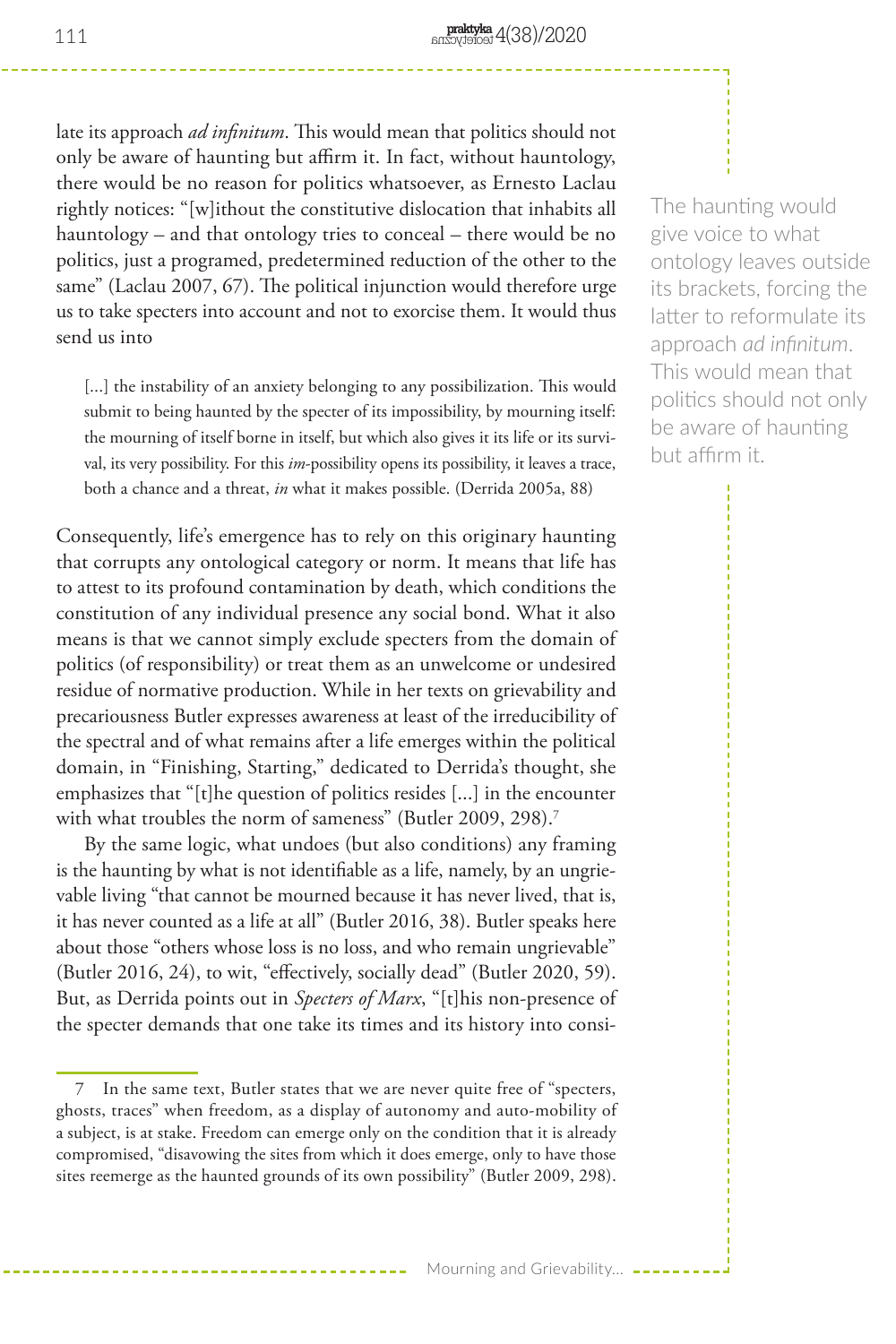deration, the singularity of its temporality or of its historicity" (Derrida 2011, 126). So, once again, we return to the aporia of inscribing the singularity in the realms of possibility and subjecting the other to the hegemonic perspective of the sovereign same. But, since specters are inherently elusive to appropriation, "[t]he subject that haunts is not identifiable, one cannot see, localize, fix any form, one cannot decide between hallucination and perception, there are only displacements; one feels oneself looked at by what one cannot see" (Derrida 2011, 169-170), by someone or something that belongs neither to the essence of life nor death (Derrida 2011, 62).

While, on the one hand, in Butler's view, the frame prohibits from mourning those who do not count as lives – "there is no destruction, and there is no loss" (Butler 2016, xiii) – on the other, what Butler fails to mention is that the return of the specter also interrupts the work of mourning encompassed by the frame which attests to "the ratified version of reality" (Butler 2016, xiii). However, one could still infer this second conclusion, for example, from the following passage:

What is this specter that gnaws at the norms of recognition, an intensified figure vacillating as its inside and its outside? As inside, it must be expelled to purify the norm; as outside, it threatens to undo the boundaries that limn the self. In either case, it figures the collapsibility of the norm; in other words, it is a sign that the norm functions precisely by way of managing the prospect of its undoing, an undoing that inheres in its doings. (Butler 2016, 12)

Nevertheless, I argue that the frame must fail in its functioning by virtue of the spectral interruption of the work of mourning to which, after all, Butler attests (Butler 2016, 7). Furthermore, it seems that the normative differentiation between grievable and ungrievable lives is violently imposed on the originary violence of iterability. On the one hand, we are facing the derealization of the other, who, thereby, is "neither alive nor dead, but interminably spectral" (Butler 2004, 33-34). On the other, we have those who fit the frames of life worthy of our grief. That is where Butler sets normative ontological production against the realm of spectrality. Since "[t]hese normative frameworks establish in advance what kind of life will be a life worth living, what life will be a life worth preserving, and what life will become worthy of being mourned" (Butler 2016, 53), then according to Butler, the exclusion to the realm of spectrality leads to violence that "leaves a mark that is no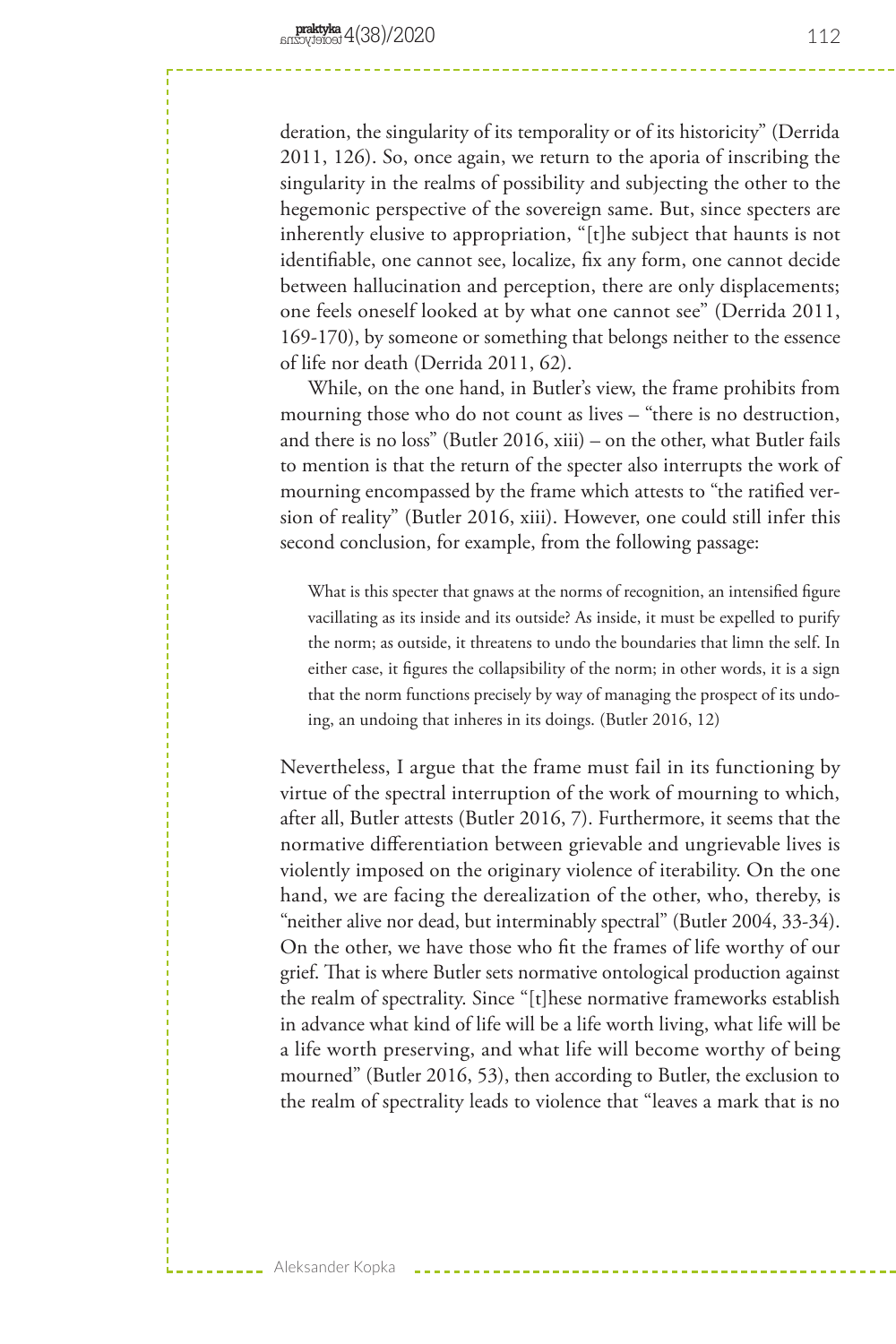mark" (Butler 2004, 36)8 or "barely a trace" (Butler 2020, 75), and results in fatal political consequences:

If violence is done against those who are unreal, then, from the perspective of violence, it fails to injure or negate those lives since those lives are already negated. But they have a strange way of remaining animated and so must be negated again (and again). They cannot be mourned because they are always already lost or, rather, never "were," and they must be killed, since they seem to live on, stubbornly, in this state of deadness. (Butler 2004, 33)

However, Butler seems to disregard the threats which might stem from reactive, organized, and successful mourning. Yet, the question of who counts as a worthy life is strictly connected to forces that organize mourning. Such mourning would mean that those who count as lives worth living are nevertheless subjected to ontological violence and treated as ancillary to politically determined norms and categories. The work of mourning may also result in turning any bereaved and worthy life into a monument which in extreme cases might serve as a justification for the violence inflicted upon those who are unworthy of being mourned.<sup>9</sup>

Haunting by a specter of the other would unsettle those totalizing processes, but at the same time, it would make mourning possible – however, only as a failure of successful mourning. In a similar vein, Butler admits that "mourning would be maintained by its enigmatic dimension, by the experience of not knowing incited by losing what we cannot fully fathom" (Butler 2004, 22), namely, by the impossibility of turning the other into the same, whether we are speaking about a monument, an image, a subject, or a frame. In any case, precisely in order to overcome the violence that stems from the differentiation between grievable and ungrievable lives, Butler proposes to establish a presumption of equal grievability as "a principle that organizes the social organization of health, food, shelter, employment, sexual life, and civic life" (Butler 2020, 59), which would be a response to tendencies to intensify "the

<sup>8</sup> However, this can be true only in a situation when ontology is opposed to hauntology.

<sup>9</sup> Regarding the problem of monumentalization, I would like to evoke a so- -called "controversy" around a remark of Chris Hayes (a political commentator for MSNBC) about Memorial Day in the USA. He stated: "I feel uncomfortable about the word 'hero' because it seems to me that it is so rhetorically proximate to justifications for more war. And I obviously don't want to desecrate or disrespect the memory of anyone that's fallen" (The Nation's Editors 2012). Eventually, and sadly, under the pressure of American public opinion, he apologized for this valid and still rather restrained remark, given the history of American imperialism.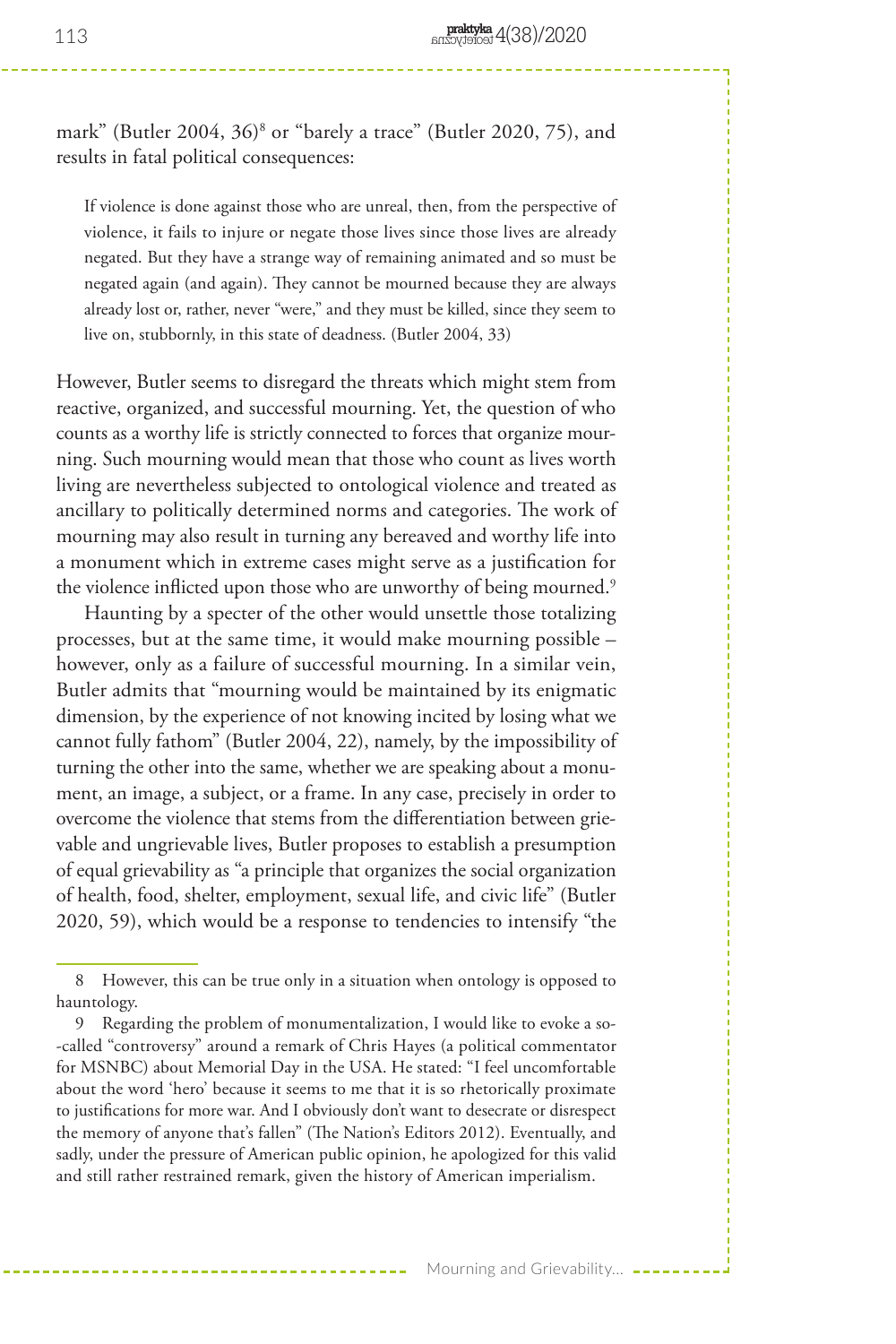difference among the value accorded to lives and their very grievability" (Butler 2020, 143).

As a response to the possibility that a life may be lost and that this loss would be mourned, grievability has to imply that such a life is not only mortal but also vulnerable. Therefore, according to Butler, grievability has to presuppose and expose precariousness as an elementary condition of such a life. Now, if this life is deemed worthy of mourning, and if our ability to value life, in general, relies on "an ongoing sense of its grievability" (Butler 2020, 76), then we also have to acknowledge that this life needs to be safeguarded (Butler 2020, 94), namely, that it requires social and economic conditions which would prevent its damage and in which such a life could be livable. This leads, according to Butler, to a recognition of life's dependency on others: "Precariousness implies living socially, that is, the fact that one's life is always in some sense in the hands of the other" (Butler 2016, 14). On the basis of this assumption, Butler argues that

[...] the unequal distribution of grievability might be one framework for understanding the differential production of humans and other creatures within a structure of inequality, or, indeed, within a structure of violent disavowal. (Butler 2020, 58)

Such a realization could provide an alternative to popular liberal approaches, which, in an effort to address the issue of inequalities, disregard the interdependency between lives in favor of what Butler calls "an ontology of discrete identity" (Butler 2016, 31). However, in order to safeguard every life from exploitation and violence, precariousness "has to be grasped not simply as a feature of this or that life, but as a generalized condition whose very generality can be denied only by denying precariousness itself" (Butler 2016, 22). Therefore, the generalized condition of precariousness has to function on a par with "the radically egalitarian character of grievability" (Butler 2016, 183). Following the presupposition of the general character of precariousness, Butler proposes a shared horizon of equality as a politico-ethical challenge that consists in establishing an imperative that every life should be grievable, and thus, worthy of protection.

Conversely, since there is no effective interdiction of violence against those who do not meet the threshold of grievability, violence perpetrated against lives or populations would directly result from an unequal allocation of grievability. Thus, the egalitarian injunction that Butler proclaims has to coincide with the call for nonviolence and a radical

Aleksander Kopka

Following the presupposition of the general character of precariousness, Butler proposes a shared horizon of equality as a politico- -ethical challenge that consists in establishing an imperative that every life should be grievable, and thus, worthy of protection.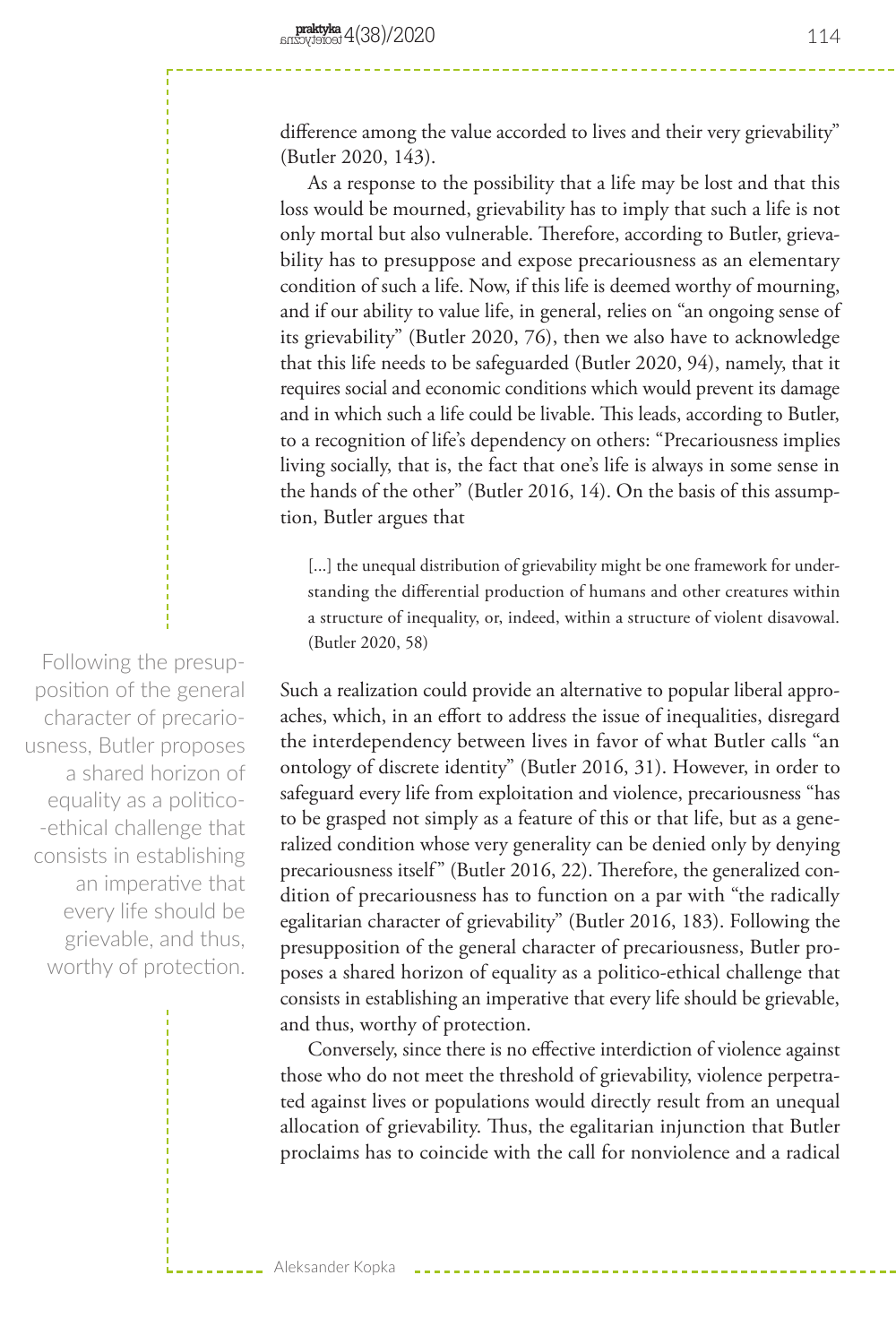critique of inequality. Furthermore, at the heart of what she calls the politics of equality we must pose a demand according to which to insist "that every life be grievable is another way of saying that all lives ought to be able to persist in their living without being subject to violence, systemic abandonment, or military obliteration" (Butler 2020, 202). This normative principle or aspiration should lead us to a "more radical and effective form of egalitarianism" (Butler 2016, xxii) which would, in turn, address the issue of economic inequalities and the unequal distribution of precariousness in a more comprehensive manner than the existing political models.

### Mourning as Living (On) Together

This call for egalitarianism finds its support in shared precariousness and the interdependency of lives. Butler argues that mutual reliance and common vulnerability stem from the exposure of our lives, as bodily lives, to others. This, in turn, allows her to put the very question of survival in the context of our constitutive sociality. According to her, "we are already tied together in a social bond that precedes and makes possible both of our lives. My life is not altogether separable from the other life " (Butler 2020, 93). While she emphasizes the carnality or physicality of our lives as the domain of precariousness, Butler also mentions that the emergence of a subject depends "on the ones whose definition of me gives me form" (Butler 2020, 101), which amounts to the possibility of inheriting our identity trough language. Therefore, the constitution of a social bond should be based not solely on corporeality but on the emergence of the social body as a site of contamination of corporeality by the process of ideation which "gives birth to me as a social creature" (Butler 2020, 101). The sense of social responsibility paves the way for the acknowledgment of our collective responsibility. While "[l] oss and vulnerability seem to follow from our being socially constituted bodies, attached to others, at risk of losing those attachments, exposed to others, at risk of violence by virtue of that exposure" (Butler 2004, 20), Butler also warns of immunization against vulnerability, which would lead to the eradication of "one of the most important resources from which we must take our bearings and find our way" (Butler 2004, 30). In fact, eradication like that would stand in contradiction to what constitutes us as social beings, namely, to an address to the other or rather an address that is already a response, which Derrida calls a countersignature (an echoing *yes*, a response to the spectral injunction) carried

Mourning and Grievability... -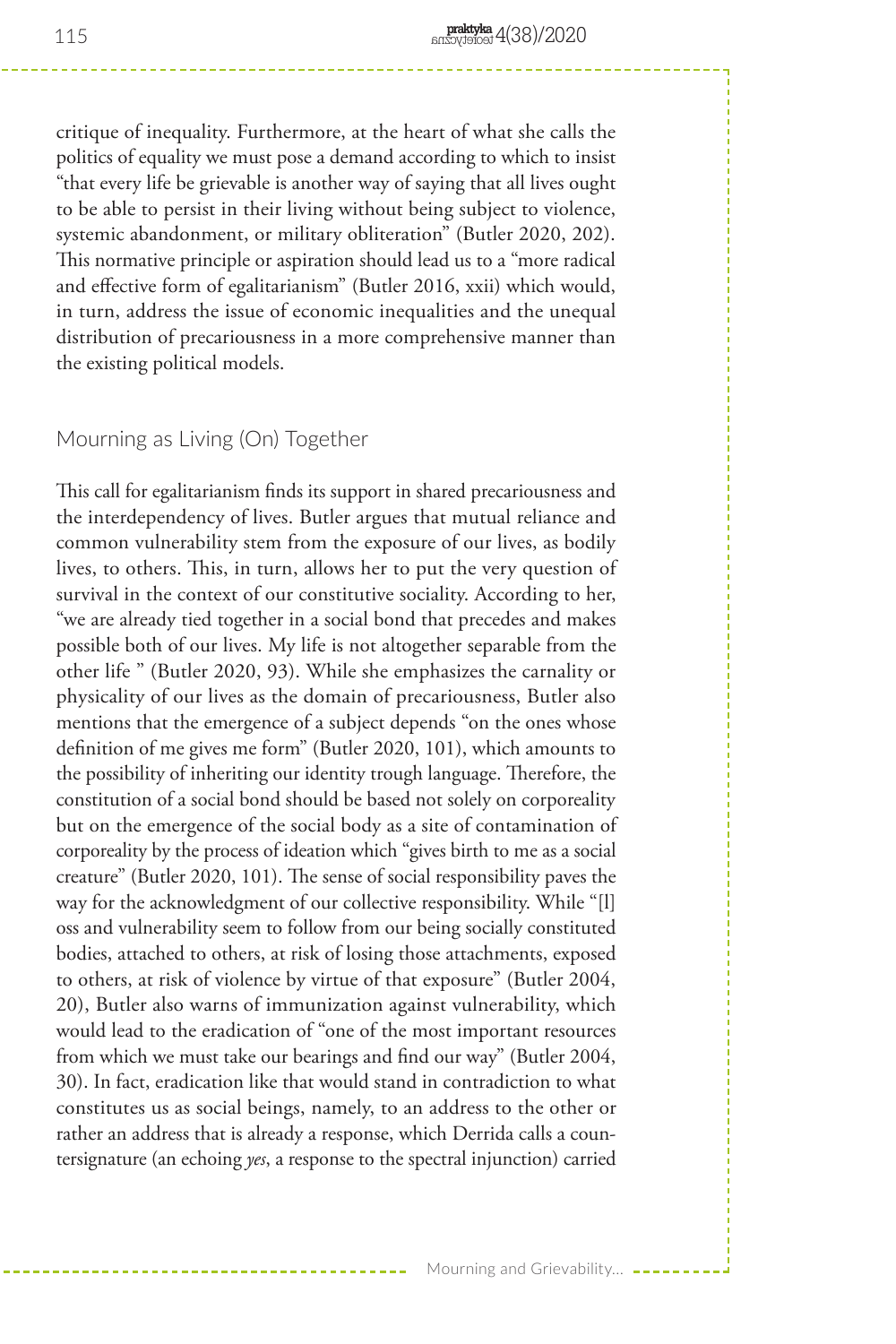by the movement of iterability: "we are constituted by virtue of the address, a need and desire for the Other that takes place in language in the broadest sense" (Butler 2004, 44); the subject can be sustained only "through the formation of a capacity to sustain an address to another" (Butler 2016, 176).

However, I wonder if Butler takes all the consequences of such a radical – without a doubt necessarily radical – approach into account. If this constitutive address to the other is carried out as iterable, if it is already a response to a loss of presence, then:

(1) It cannot be based on a general conviction of shared grievability and originality of the social bond since all those ties are, in a way, already troubled and undone by the loss of the other. This social bonding, already inscribed in the movement of iterability, takes place without taking place, to wit, "[w]ithout any possible gathering together" (Derrida 2011, 2). Therefore, Butler seems right to admit that "we may need other language to approach the issue that concerns us, a way of thinking about how we are not only constituted by our relations but also dispossessed by them as well" (Butler 2004, 24). But this urgent need for a new language, a new political discourse also stems from the spectral character of every social link, which, as such, requires constant reevaluation and reformulation, if not reinvention.10

Because haunting becomes the exact condition of the politics of equality, social bonds, on which Butler's discourse on equality relies, cannot be exempted from mourning. Just like we mourn others, we mourn the elusive and fragile ties that have been keeping us together. To think of equality in the context of originary mourning would perhaps

<sup>10</sup> From this point of view, politics, as Jacques Rancière argues, would have no *arche* – it would be anarchical (which would coincide with the anarchistic aspiration of deconstruction to challenge any claim of ultimate political authority or foundation). Consequently, equality could be confirmed not by resorting to some principle of kinship but through its enactment by means of polemical verification. Therefore, social equality would be "a way of living out the relation between equality and inequality, of living it and at the same time displacing it in a positive way" (Rancière 2006, 48). This labor of conflictual verification would involve an infinite task of constructing subjectivity as "the formation of a one that is not a self but is the relation of a self to an other" (Rancière 1992, 60). It would mean that "the logic of political subjectivization, of emancipation, is a heterology, a logic of the other" (Rancière 1992, 62). Since for Rancière anarchism has to be presupposed in democracy, the latter would have to be engaged with "the continual renewal of the actors and of the forms of their actions, the ever-open possibility of the fresh emergence of the fleeting subject. The test of democracy must be in democracy's own image: versatile, sporadic – and founded on trust" (Rancière 2006, 61).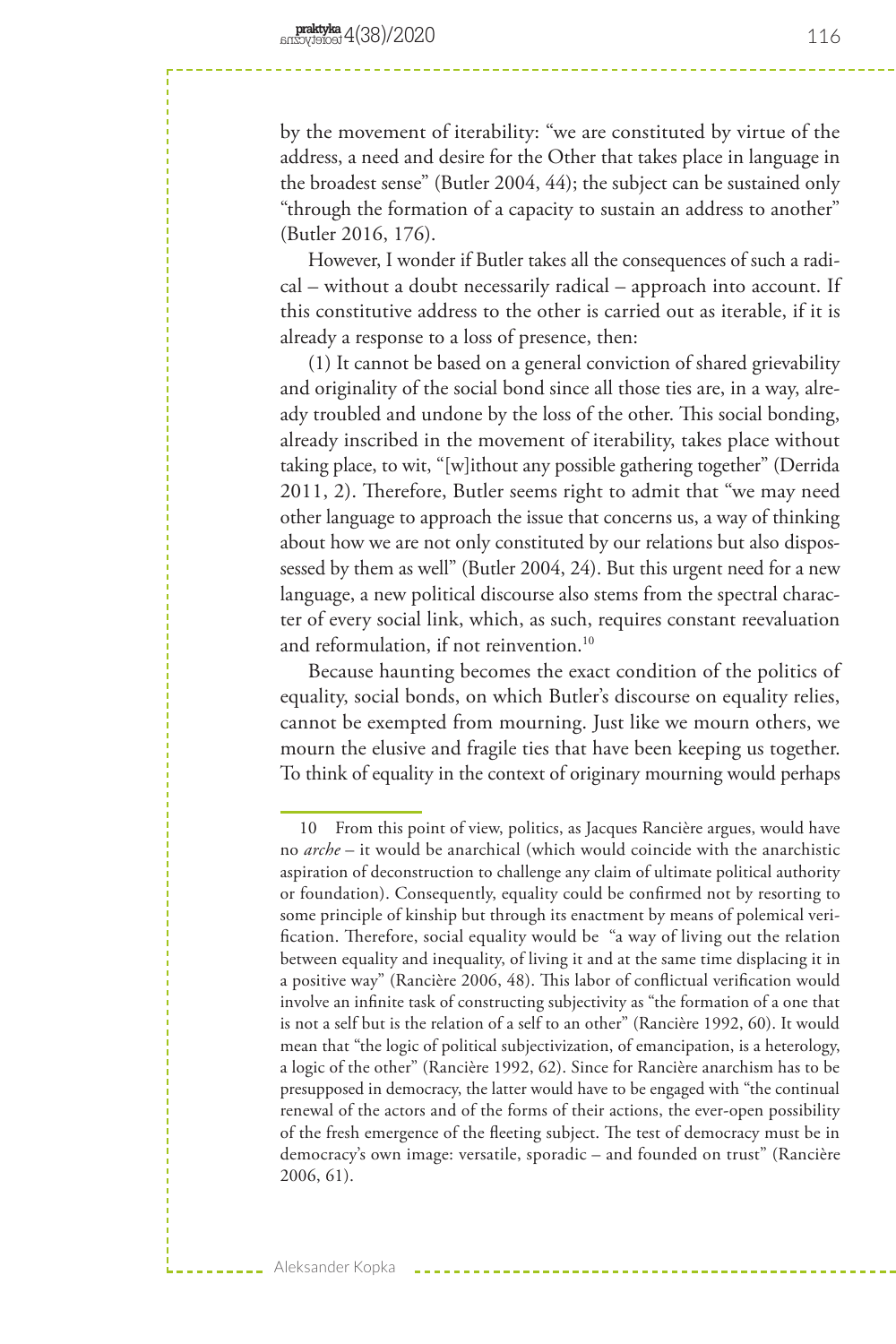mean to approach an irresolvable aporia: "But it may be that I cannot give the measure of equality its true sense unless I maintain the absence of common measure that is my relation to *autrui*. An equality of what is nevertheless radically unequal" (Blanchot 2003, 64). Thus, we would be facing the impossibility of translating an irreducible difference between us and the other into a shared condition of equality. Entangled in the double bind, the chance to access "the *whoever* or the *no matter who* of singularity" (Derrida 2005c, 52) by means of calculable measure, sometimes against hegemonic powers and dominating political interests, would emerge as "an autoimmune threat. For calculating technique obviously destroys or neutralizes the incommensurable singularity to which it gives effective access" (Derrida 2005c, 53).

(2) As a response to an already lost presence, the address remains, from the outset, engrossed in mourning. In this context, I would like to touch on a sparse appearance of the notion of demography in *The Force of Non-Violence*. Butler argues there that while demography is concerned with discursive representation of lives and populations, and consequently, it is involved in the process of evaluation which lives are worth preserving and which are not, she also poses a question which undeniably takes the form of a political accusation: "By what graphic means would we distinguish between the grievable and the ungrievable?" (Butler 2020, 104). This question/accusation may be considered disarmed by Butler a few pages earlier where she argues that the principle of equal grievability could be posed as "the demographic precondition" (Butler 2020, 56) for ethics to come. Here, I would like to deepen this question and to think of *graphos* (in the sense of iterable arche-writing) as the possibility of emergence of any *demos*, and simultaneously, any apprehension of grievability. Would that not mean that what is written or traced is already in (originary) mourning? And what would the living (on) together of a *demos* inscribed in the movement of the trace or iterability, and thus already seized by mourning, possibly mean? Perhaps, in Jacques Rancière's words, the *demos* could then be "at the same time the name of a community and the name for its division, for the handling of a wrong" (Rancière 1992, 59), perceived however not as an evolutionary or teleologic project, but closer to Derrida's intention, as a disjointure always threatened by the evil "against which there is no calculable insurance" (Derrida 2011, 32).

Mourning encapsulates or stands for living together, that is, also, living together with the dead, which "is not an accident, a miracle, or an extraordinary story. It is rather an essential possibility of existence. It reminds us that in 'living together' the idea of life is neither simple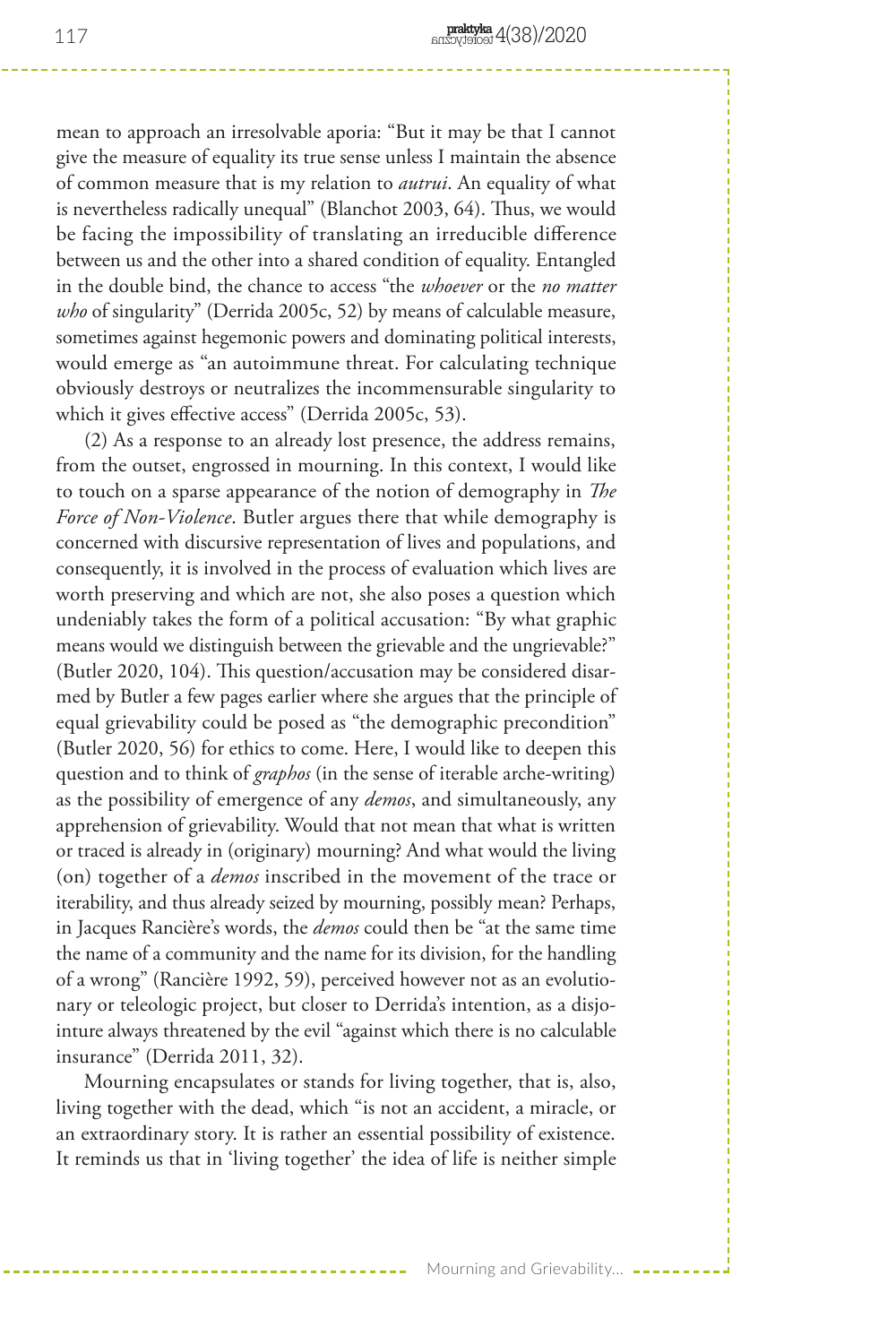In living together, we challenge the existing norms and social bonds, cohesiveness or coherence of a *socius*, and at the same time, the phantasm of symbiotic or fusional life, the very concept of life, and the ontological arrest of being-together.

nor dominant even if it remains irreducible" (Derrida 2013, 20). In living together, we challenge the existing norms and social bonds, cohesiveness or coherence of a *socius*, and at the same time, the phantasm of symbiotic or fusional life, the very concept of life, and the ontological arrest of being-together. Because of its structural discordance with totalization, such a living together would be reducible "neither to organic symbiosis nor to the juridico-political contract. Neither to 'life' according to nature or birth, blood or soil, nor to life according to convention, contract, or institution" (Derrida 2013, 27).

Therefore, it comes down to imperious necessity to contest the authority of the whole as the ultimate foundation of all living together. Only then can we think of living together in terms of iterability, to wit, as conditioned by *différance* that, as Butler explains, at the same time "rifts the 'we' and proves its impossibility as a unity without difference [...] and there is no way around this double bind" (Butler 2009, 297).

#### **References**

Aleksander Kopka

- Blanchot, Maurice. 2003. *The Infinite Conversation*. Trans. Susan Hanson. Minneapolis, London: University of Minnesota Press.
- Butler, Judith. 2000. *Antigone's Claim: Kinship Between Life and Death*. New York, Chichester: Columbia University Press.
- Butler, Judith. 2004. *Precarious Life. The Powers of Mourning and Violence*. London, New York: Verso.
- Butler, Judith. 2009. "Finishing, Starting". In *Derrida and the Time of the Political.* Eds. Pheng Cheah, Suzanne Guerlac. Durham, London: Duke University Press.
- Butler, Judith. 2016. *Frames of War. When Life Is Grievable?*. London, New York: Verso.
- Butler, Judith. 2020. *The Force of Non-Violence*. London, New York: Verso.
- Butler, Judith and Athanasiou, Athena. 2013. *Dispossession: The Performative in the Political*. Cambridge, Malden: Polity Press.
- Chomsky, Noam. 2001. *Propaganda and the Public Mind*. Chicago: Haymarket Books.
- Derrida, Jacques. 1984. *Margins of Philosophy*. Trans. Alan Bass. Chicago: The University of Chicago Press.
- Derrida, Jacques. 1993. *Aporias*. Trans. Thomas Dutoit. Stanford: Stanford University Press.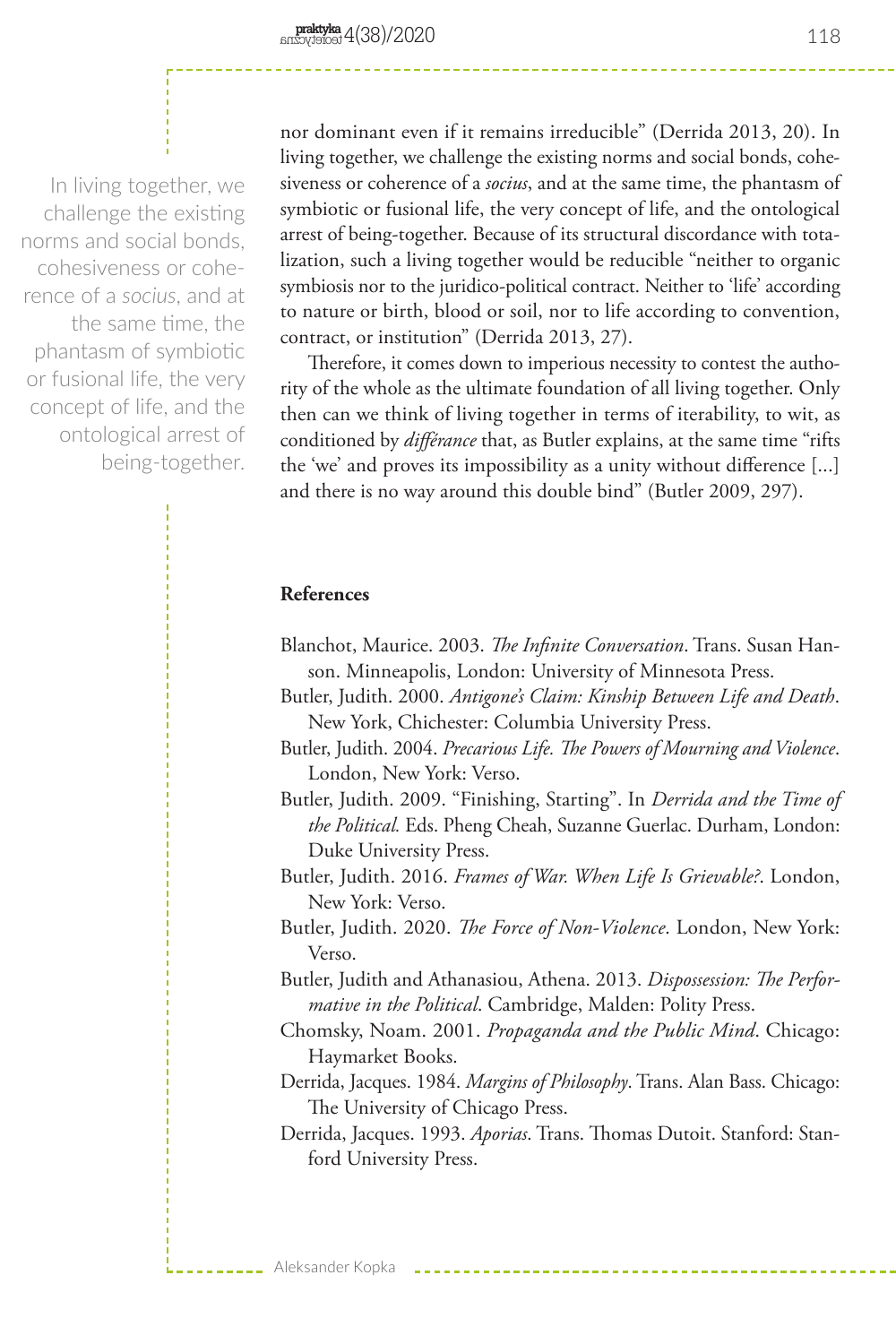- Derrida, Jacques. 2001a. *By Force of Mourning*. Trans. Pascale-Anne Brault, Michael Naas. In *The Work of Mourning*. Eds. Pascale-Anne Brault, Michael Naas. Chicago, London: The University of Chicago Press.
- Derrida, Jacques. 2001b. *Lyotard and Us*. Trans. Boris Belay. In *The Work of Mourning*. Eds. Pascale-Anne Brault, Michael Naas. Chicago, London: The University of Chicago Press.
- Derrida, Jacques. 2005a. *Paper Machine*. Trans. Rachel Bowlby. Stanford: Stanford University Press.
- Derrida, Jacques. 2005b. *The Politics of Friendship*. Trans. George Collins. London, New York: Verso.
- Derrida, Jacques. 2005c. *Rogues. Two Essays on Reason*. Trans. Pascale- -Anne Brault, Michael Naas. Stanford: Stanford University Press.
- Derrida, Jacques. 2008. *Marx & Sons*. Trans. G.M. Goshgarian. In *Ghostly Demarcations*, ed. Michael Sprinker. London, New York: Verso.
- Derrida, Jacques. 2011. *Specters of Marx.* Trans. Peggy Kamuf. London, New York: Routledge.
- Derrida, Jacques. 2009. *Writing and Difference*. Trans. Alan Bass. London, New York: Routledge.
- Derrida, Jacques. 2013. *Avowing The Impossible: "Returns," Repentance, and Reconciliation*. Trans. Gil Anidjar. In *Living Together. Jacques Derrida's Communities of Violence and Peace*, ed. Elisabeth Weber. New York: Fordham University Press.
- Derrida, Jacques. 2016. *Of Grammatology.* Trans. Gayatri Chakravorty Spivak. Baltimore: John Hopkins University Press.
- Derrida, Jacques and Ferrari, Maurizio. 2001. *A Taste for the Secret.* Trans. Giacomo Donis. Cambridge, Oxford, Malden: Polity.
- Herman, Edward S. and Chomsky, Noam. 1994. *Manufacturing Consent. The Political Economy of the Mass Media*. London: Vintage Books.
- hooks, bell. 2001. *All About Love: New Visions*. New York: HarperCollins.
- Laclau, Ernesto. 2007. *Emancipation(s)*. London, New York: Verso.
- Levinas, Emmanuel. 1979. *Totality and Infinity*. An Essay on Exteriority. Trans. Alphonso Lingis. The Hague, Boston, London: Martinus Nijhoff Publishers and Duquesne University Press.
- Levinas, Emmanuel. 1987. *Time and the Other*. Trans. Richard A. Cohen. Pittsburgh: Duquesne University Press.
- Naas, Michael. 2015. *When It Comes to Mourning*. In Jacques Derrida. *Key Concepts*. Ed. Claire Colebrook. London, New York: Routledge.
- Rancière, Jacques. 1992. "Politics, Identification, and Subjectivization". *October* 61/1992: 58-64.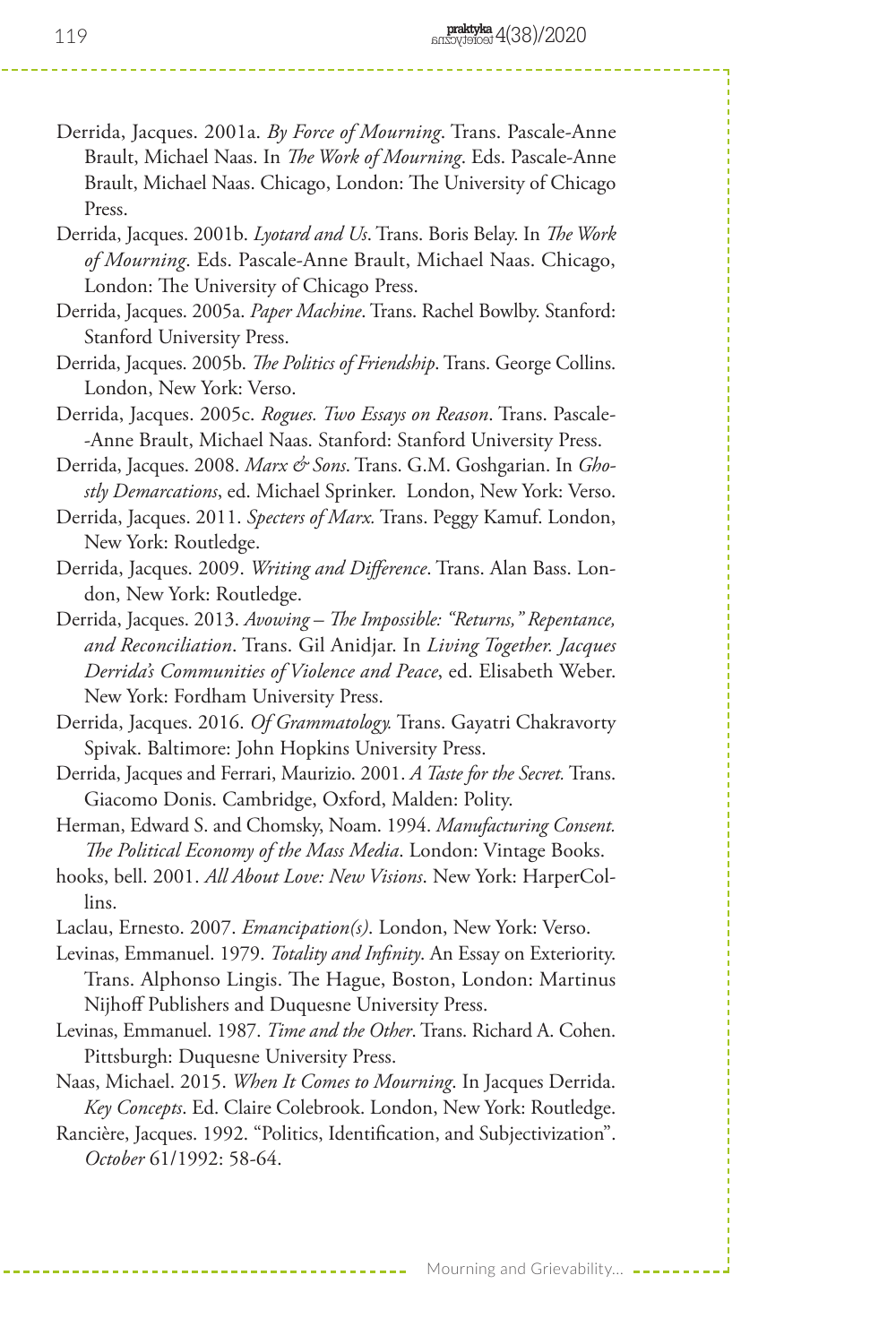Rancière, Jacques. 2006. *On the Shores of Politics*. Trans. Liz Heron. London, New York: Verso.

The Nation's Editors. 2012. "Chris Hayes and Heroes". *The Nation* June 25/2012. https://www.thenation.com/article/archive/chris-hayes- -and-heroes/.

u.